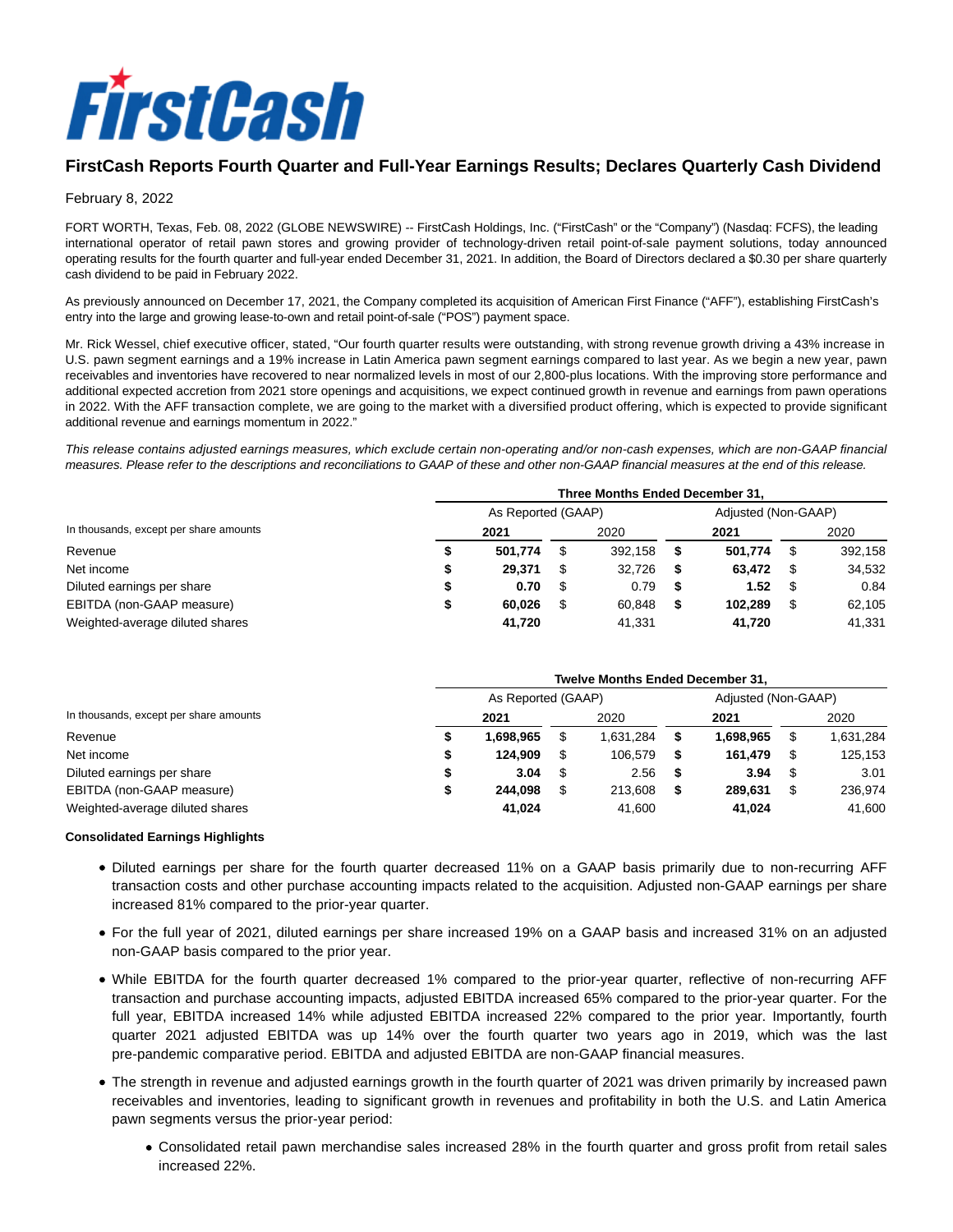- Total pawn fees increased 13% in the fourth quarter compared to the prior-year quarter.
- U.S. pawn segment income for the fourth quarter was \$73 million, an increase of 43% over the fourth quarter of the prior year. The U.S. pawn operating margin improved from 21% in the fourth quarter of 2020 to 24% in the fourth quarter of 2021.
- Latin America pawn segment income for the fourth quarter was \$36 million, an increase of 19% over the fourth quarter of the prior year and 20% on a constant currency basis. The Latin America pawn operating margin improved to 22% in fourth quarter of 2021 compared to 21% in the prior year.

#### **Acquisition of American First Finance**

- On December 17, 2021, the Company completed its acquisition of AFF, a leading technology-driven retail POS payments platform primarily focused on providing lease-to-own solutions and other retail financing solutions through approximately 6,500 retail and e-commerce merchant partner locations.
- AFF's full fourth quarter results, including the period prior to the acquisition, saw strong lease-to-own and retail finance transaction volumes with the corresponding revenue growth driven by the increase in receivable balances. Reported GAAP earnings for the brief stub period from the December 17 acquisition date through December 31 included in the Company's consolidated results reflected certain required purchase accounting entries, primarily to establish loss reserves using expected lifetime loss methodologies. On an adjusted basis, excluding purchase accounting adjustments, AFF earnings for the 15 days post closing of the acquisition were approximately \$0.07 per share, net of interest and taxes.

# **Pawn Acquisitions and Store Opening Highlights**

- On October 18, 2021, the Company acquired a chain of 18 pawn stores in the U.S. gulf coast region with locations in southwest Florida, Alabama, Mississippi and Louisiana. FirstCash now has a total of 87 stores in the growing Florida market, and the acquisition resulted in the addition of the Company's first two locations in Mississippi. Including this acquisition, a total of 46 U.S. pawn stores were acquired in 2021 for an aggregate purchase price of approximately \$78 million.
- A total of 11 de novo pawn stores were opened in Latin America during the fourth quarter, all of which were located in Mexico.
- For the full year of 2021, a total of 107 stores were added, composed of 46 acquired U.S. stores, 60 de novo stores opened in three Latin American countries and one de novo store opened in the U.S. The Company also acquired a pawn license to add a new store in Las Vegas, Nevada which it expects to open in 2022. Including this new location, the Company will have 23 stores in the Las Vegas metro area. In addition, a total of seven stores were optimally sized and strategically relocated to improved locations.
- As of December 31, 2021, the Company operated 2,825 pawn stores, with 1,744 stores located in Latin America and 1,081 stores in the U.S. The Latin American locations include 1,656 stores in Mexico, 60 stores in Guatemala, 15 stores in Colombia and 13 stores in El Salvador.

#### **U.S. Pawn Segment**

- Segment pre-tax operating income increased 43% for the fourth quarter compared to the prior-year quarter. The resulting segment pre-tax operating margin was 24% for the fourth quarter of 2021, a significant improvement over the 21% margin for the prior-year quarter.
- Pawn receivables were up 16% in total at December 31, 2021 compared to the prior year, while same-store pawn receivables increased 13%, reflecting the continuing recovery in pawn balances from 2020 levels. Resulting pawn fees, which typically lag pawn receivables growth, were up 15% in total for the fourth quarter and up 10% on a same-store basis, as compared to the prior-year quarter.
- Retail merchandise sales for the fourth quarter of 2021 increased 29% compared to the prior-year quarter. On a same-store basis, retail sales increased 24% compared to the prior-year quarter.
- Retail sales margins remained robust at 43% in the fourth quarter, reflecting continued retail demand for value-priced pre-owned merchandise, increased buying of fresh merchandise from customers and lower levels of aged inventory, all of which reduced the need for discounting. Full-year retail sales margins increased to 44% for 2021 compared to 42% in the prior year.
- Inventories increased 45% on a year-over-year basis versus the prior year's depleted levels and are approaching normalized, pre-COVID levels on a per store basis on the higher store count. Inventories aged greater than one year decreased to 1% versus the prior-year end period of 2%.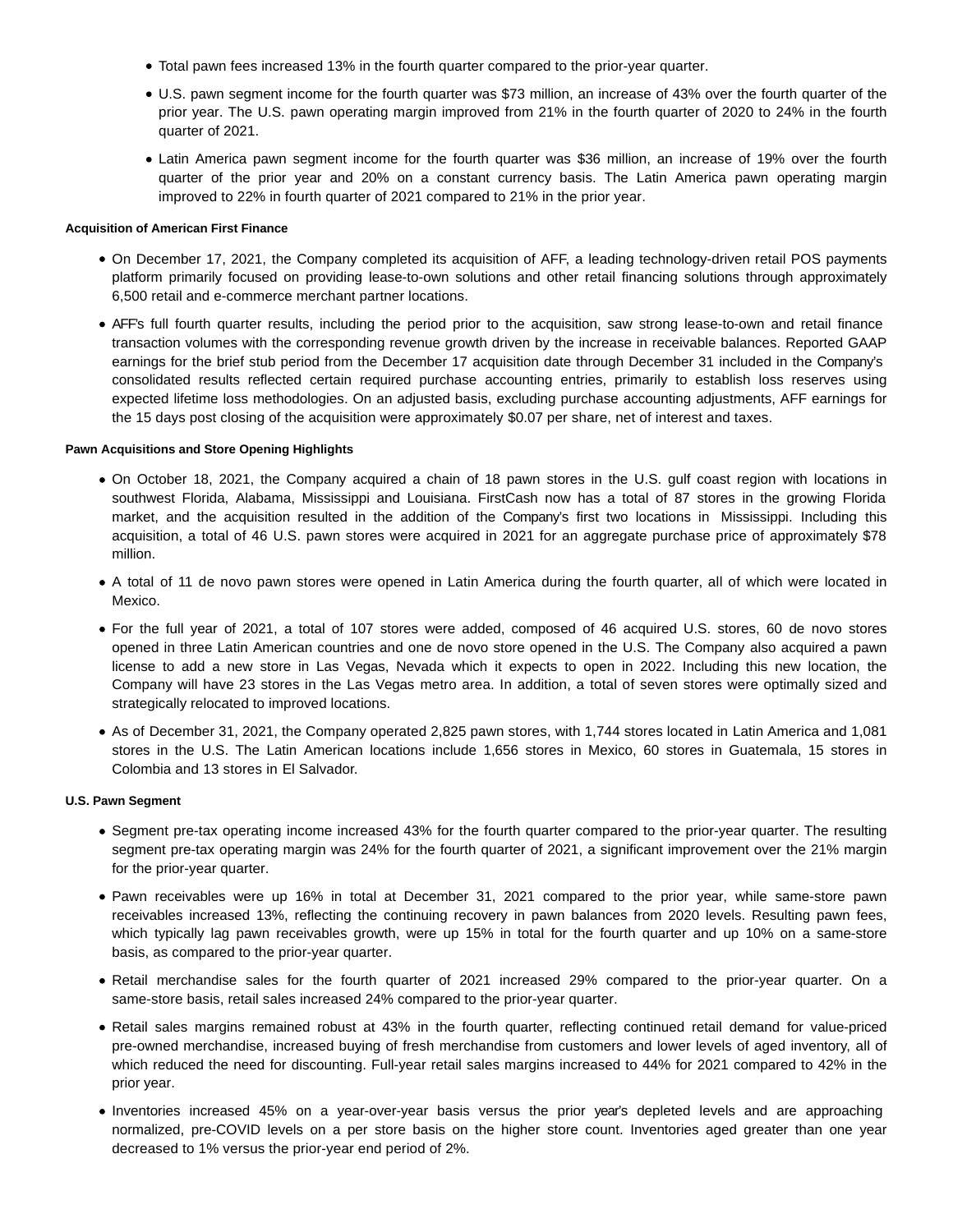Operating expenses increased 6% in total and 2% on a same-store basis compared to the prior-year quarter, reflecting increased store count and increased incentive compensation expense driven by higher revenues. For the full year, operating expenses decreased 4% in total and 6% on a same-store basis compared to the prior year, reflecting expense optimization efforts from reduced staffing levels and other operating efficiency initiatives versus the prior-year period.

Note: Certain growth rates in "Latin America Pawn Segment" below are calculated on a constant currency basis, a non-GAAP financial measure defined at the end of this release. The average Mexican peso to U.S. dollar exchange rate for the fourth quarter of 2021 was 20.7 pesos / dollar, or flat versus the prior-year period, and for the twelve-month period ended December 31, 2021 was 20.3 pesos / dollar, a favorable change of 6% versus the comparable prior-year period.

### **Latin America Pawn Segment**

- Segment pre-tax operating income for the fourth quarter of 2021 increased 19% (20% on a constant currency basis) over the prior-year quarter. The resulting segment pre-tax operating margin increased to 22% for the fourth quarter of 2021 (also 22% on a constant currency basis) compared to 21% in the prior-year quarter.
- Pawn receivables at December 31, 2021 increased 4% on a U.S. dollar basis compared to the prior year and 7% on a constant currency basis. On a same-store basis, pawn receivables increased 3% on a U.S. dollar basis and 6% on a constant currency basis compared to the prior year. The Company attributes slower growth in Latin American pawn receivables in part to continued record levels of currency remittances from the U.S.
- Pawn fees in the fourth quarter increased 11% in total, or 12% on a constant currency basis, as compared to the prior-year quarter. On a same-store basis, pawn fees increased 10% on a U.S. dollar basis and 11% on a constant currency basis. For the full year, pawn fees increased 16% and 10% compared to the prior year on a U.S. dollar and constant currency basis, respectively.
- Retail merchandise sales in the fourth quarter increased 25%, or 26% on a constant currency basis, compared to the prior-year quarter. Same-store retail sales increased 24% on a U.S. dollar basis and on a constant currency basis. For the full year, retail sales increased 10% and 4% on a U.S. dollar and constant currency basis, respectively, compared to the prior year.
- Retail margins were 36% in the fourth quarter of 2021 compared to 38% in 2020. For the full year, retail margins were 37% in both 2021 and 2020.
- Inventories turned 4.2 times in 2021 compared to 4.3 times in 2020, while inventories aged greater than one year decreased to 1% versus the prior-year end period of 2%.
- Same-store operating expenses increased 7% on a dollar-denominated basis and 8% on a constant currency basis, compared to the prior-year quarter as a result of lower than normal expenses in the prior year and inflationary impacts on certain expenses in the current year. For the full year, dollar-denominated and constant currency same-store operating expenses increased 6% and 1%, respectively, compared to the prior year.

# **Liquidity and Shareholder Returns**

- In December 2021, the Company successfully completed an offering of \$550 million of 5.625% senior unsecured notes due in 2030. The Company used the proceeds from the offering to finance the cash consideration and transaction expenses for the AFF acquisition, repay, in full, the outstanding debt under AFF's credit facility, pay fees and expenses related to the note offering and reduce the outstanding balance on the Company's revolving unsecured credit facility.
- The Board of Directors declared a \$0.30 per share first quarter cash dividend on common shares outstanding, which will be paid on February 28, 2022 to stockholders of record as of February 21, 2022. This represents an annualized cash dividend of \$1.20 per share. Any future dividends are subject to approval by the Company's Board of Directors.
- During 2021, the Company repurchased 688,000 shares of common stock at an aggregate cost of \$50 million and an average cost per share of \$72.10. The Company has \$72 million remaining under its current share repurchase authorization. Future share repurchases are subject to expected liquidity, acquisition opportunities, debt covenant restrictions and other relevant factors.

# **2022 Outlook**

The current operating environment continues to present uncertainties related to the COVID-19 pandemic and other macroeconomic factors such as supply chain issues, inflation and weaker consumer sentiment, all of which could have both positive and negative impacts on the Company's operations. In particular, COVID related concerns, staffing constraints, supply chain delays and weather events year-to-date have impacted operations and traffic counts for many retailers, including the Company's pawn stores and many of AFF's retail merchant partners. While inflationary price increases typically drive increased demand for pawn transactions, its impact on retail sales in pawn stores and for AFF's merchant partners are difficult to predict. Additionally, there are potential impacts around the U.S. tax refund season due to expectations for delayed timing and size of the refunds (which may decline for many households due to advance funding of child tax credits in the second half of 2021) on consumer liquidity which could affect retail sales and customer payments in the first quarter of 2022. There is also the uncertainty around consumer behavior as government stimulus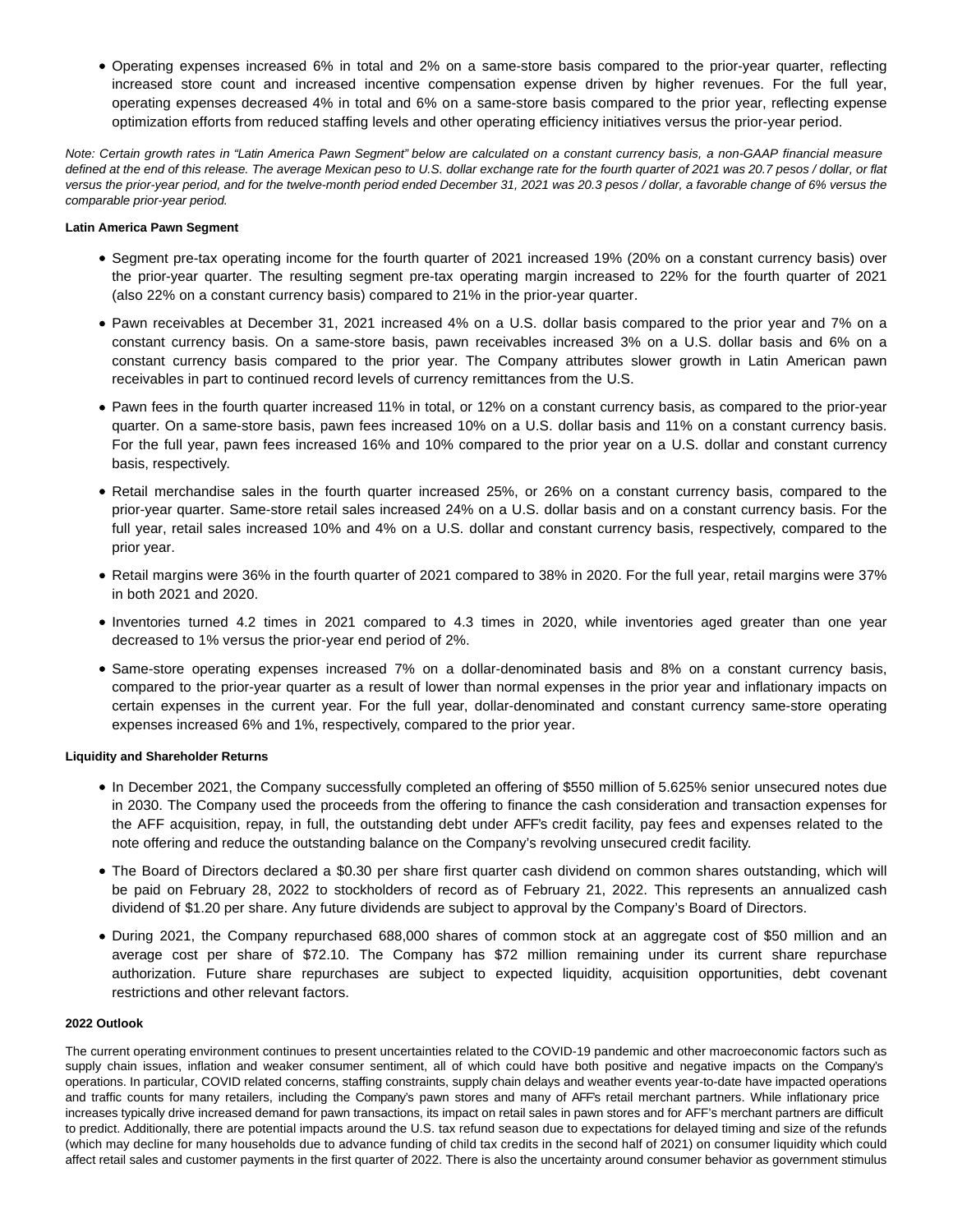programs in place in the prior year have expired. As a result of these factors, the Company is not providing 2022 earnings guidance at this time.

Despite these near-term uncertainties, the Company expects to achieve significant revenue and earnings growth in 2022 based on the following factors:

- Demand for pawn loans continues to improve, especially in the U.S., where same-store pawn receivables at January 31, 2022 were up 24% over the prior year, and same-store originations in January 2022 were up 38% over January 2021 originations. In Mexico, same-store pawn receivables at January 31, 2022 are up 4% compared to balances a year ago, with originations for the month of January 2022 up 1% compared to the same month last year.
- Pawn merchandise inventories are well positioned, having essentially normalized to pre-COVID levels with very limited amounts of aged inventory. The Company expects the improved inventory position to drive increased sales in 2022, although the Company's sales thus far in 2022 have been temporarily impacted by reduced customer traffic, weather events and other COVID-related operational challenges in the Company's pawn stores.
- The new retail POS payment solutions segment (AFF) is expected to drive significant revenue and earnings growth from its lease-to-own and retail finance products in 2022. While the Company believes that many of AFF's retail partners faced retailing issues described above, which negatively impacted the volume of AFF's lease-to-own and credit transactions in January, it continues to expect full year 2022 adjusted EBITDA accretion from AFF of 30% or more.
- AFF's estimated lease and loan loss reserves reflect continued normalization to higher pre-pandemic loss rates while also considering the potential impact of reduced U.S. tax refunds as previously noted above. As an additional point of reference for AFF's expected 2022 results, first quarter and early second quarter results will also reflect a normal seasonal increase in loss provisioning rates for originations for the few months after the tax refund season consistent with historical lifetime loss rates under CECL accounting methodologies.
- The Company expects up to 60 new store additions for the full year 2022, primarily in Latin America, and will continue to seek and evaluate accretive pawn acquisitions across all of its existing markets. In addition, the Company continues to optimize its footprint in Mexico through strategic consolidations of overlapping acquired stores.
- Inflationary economic environments typically benefit the Company by driving increased customer demand for value priced products and lending services in pawn stores. Of note, over 50% of the Company's pawn collateral and inventories are held in gold. At the same time, the Company expects to see increases in wages and other operating costs in 2022, particularly in Mexico, where the government recently raised the federal minimum wage and increased certain other statutory employer funded benefits.
- For the full year of 2022, the effective income tax rate under current tax codes in the U.S. and Latin America is expected to range from 24.5% to 25.5%.
- The current trading level for the Mexican peso to the U.S. dollar is approximately 20.7 to 1, which is a slight headwind to the average rate in 2021 of 20.3 to 1. Each full point in the exchange rate represents an approximate \$0.08 impact on earnings per share.

# **Additional Commentary and Analysis**

Mr. Wessel further commented on the 2021 results, "Our fourth quarter and full year results again demonstrated the resiliency and durability of our core pawn business. The strong fourth quarter profitability and operational metrics, such as pawn receivable growth, retail margins, inventory turns and segment profitability, reflected increased consumer demand for pawn loans and value-priced merchandise along with superb operational focus and discipline on the part of our pawnbrokers.

"FirstCash continued to invest in the long-term growth of its pawn business through the opening and acquisition of more pawn stores in 2021. The addition of 47 U.S. stores, primarily through highly accretive acquisitions, was the highest U.S. annual store count increase since the merger with Cash America in 2016. In Latin America, we continued to add de novo locations, with 60 openings in three countries despite continued logistical and supply chain challenges in 2021. The Company also acquired the underlying real estate for 53 of its U.S. stores in 2021, where we now own over 20% of our domestic locations. We believe that owning this real estate is a solid strategic decision for protecting high performance locations in addition to reducing long-term occupancy costs.

"Our core pawn business is well-positioned for further expected growth in 2022, driven by continued store additions and increased same-store pawn receivables and inventories. Additionally, we believe that we can maintain margin strength given our current inventory quality and freshness. Despite January's operational challenges from COVID in most markets and weather events in certain U.S. regions, we are seeing especially strong year-over-year growth in pawn receivables and pawn fees thus far in 2022.

"Since closing the AFF transaction in December, we are rapidly integrating our senior management teams and continue to see long-term opportunities for revenue synergies and operating efficiencies across both our pawn and retail POS payment solutions platforms. More importantly, we believe in the long-term prospects for AFF's operations to be highly accretive to the consolidated earnings and cash flows of FirstCash as we expand and diversify our platforms for serving credit-constrained consumers.

"We are confident in our ability to drive additional revenue and growth in 2022. Our balance sheet and cash flow generation remain strong and position us well to grow earning assets and store locations while continuing to pay dividends, purchase real estate and make stock repurchases. I would like to thank our 17,000 employees who make this all possible," concluded Mr. Wessel.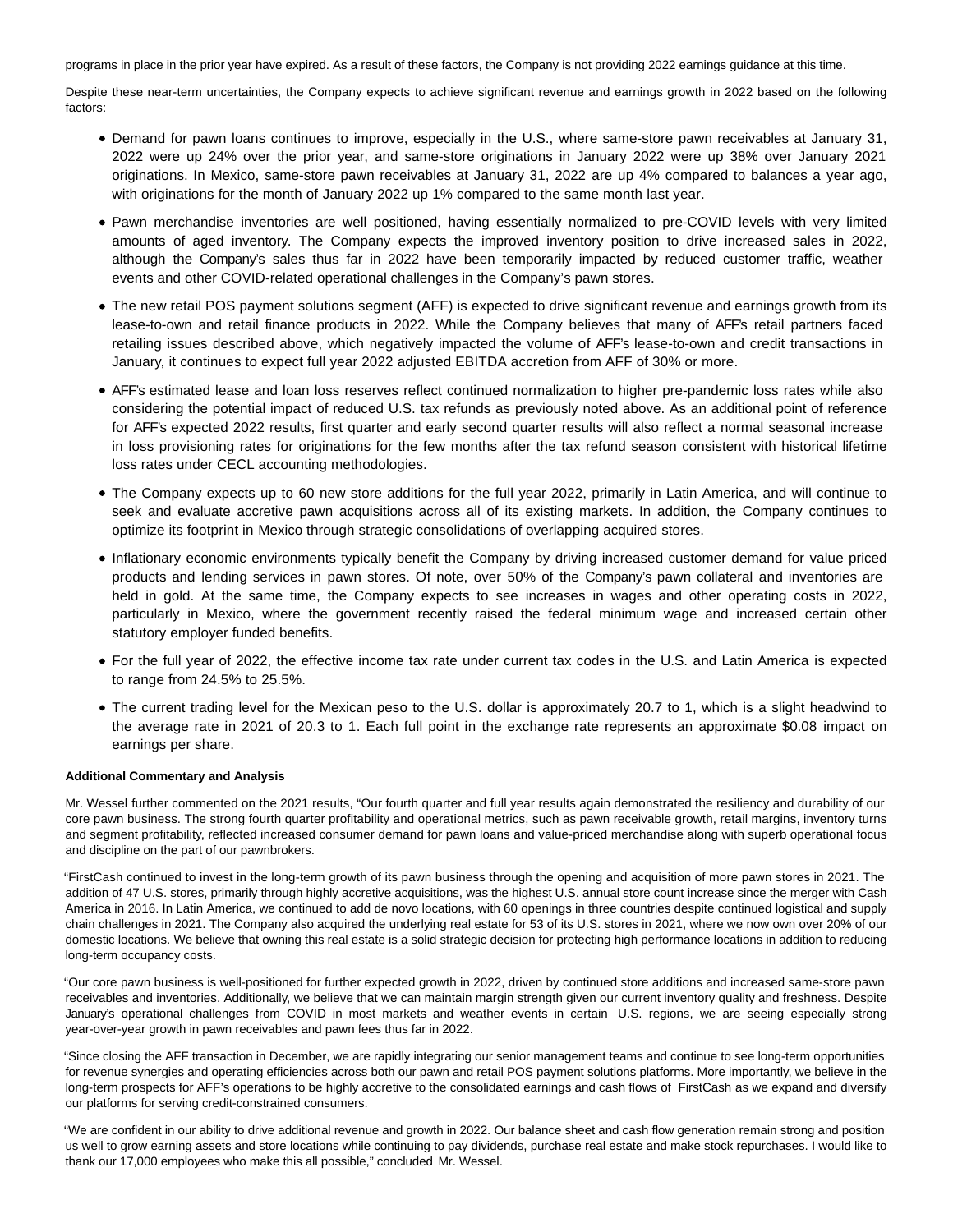### **About FirstCash**

FirstCash is the leading international operator of pawn stores and a leading provider of technology-driven point-of-sale payment solutions, both focused on serving cash and credit-constrained consumers. FirstCash's more than 2,800 pawn stores buy and sell a wide variety of jewelry, electronics, tools, appliances, sporting goods, musical instruments and other merchandise, and make small consumer pawn loans secured by pledged personal property. FirstCash, through its wholly owned subsidiary, AFF, also provides lease-to-own and retail finance payment solutions for consumer goods and services through a nationwide network of more than 6,500 active retail merchant partner locations. As one of the largest omni-channel providers of "no credit required" payment options, AFF's technology provides its merchant partners with seamless leasing and financing experiences in-store, online, in-cart and on mobile devices.

FirstCash is a component company in both the **Standard & Poor's MidCap 400 Index®** and the **Russell 2000 Index®**. FirstCash's common stock (ticker symbol "**FCFS**") is traded on the Nasdaq, the creator of the world's first electronic stock market. For additional information regarding FirstCash and the services it provides, visit FirstCash's websites located at [http://www.firstcash.com a](https://www.globenewswire.com/Tracker?data=BSoVSxQ0znR9OFUohpqzg9nX_HyieNBML9SU2qMrvi5zw6qGjfcxDqJiRD6yCfWRn4pTEOMWwEDQNtTmIFIjgXifEyPRavzfpI7FAK2hmcs=)n[d http://www/americanfirstfinance.com.](https://www.globenewswire.com/Tracker?data=BSoVSxQ0znR9OFUohpqzg4wIpJC2OWBgYfFLyAeId7MrNhsOoztBD1L6Quqeunmxj6JVqoBrneONRvlv2VklTMaP8Xcqc6dWSegXHvRZxT7SAfO-W4kVqarYYI7wpzkn)

#### **Forward-Looking Information**

This release contains forward-looking statements about the business, financial condition and prospects of FirstCash Holdings, Inc. and its wholly owned subsidiaries (together, the "Company"). Forward-looking statements, as that term is defined in the Private Securities Litigation Reform Act of 1995, can be identified by the use of forward-looking terminology such as "outlook," "believes," "projects," "expects," "may," "estimates," "should," "plans," "targets," "intends," "could," "would," "anticipates," "potential," "confident," "optimistic," or the negative thereof, or other variations thereon, or comparable terminology, or by discussions of strategy, objectives, estimates, guidance, expectations and future plans. Forward-looking statements can also be identified by the fact that these statements do not relate strictly to historical or current matters. Rather, forward-looking statements relate to anticipated or expected events, activities, trends or results. Because forward-looking statements relate to matters that have not yet occurred, these statements are inherently subject to risks and uncertainties. The forward-looking statements contained in this release include, without limitation, statements related to the Company's expectations for its performance and growth in 2022, the anticipated benefits of the AFF transaction, the anticipated impact of the transaction on the combined company's business and future financial and operating results and the Company's goals, plans and projections with respect to its operations, financial position and business strategy.

While the Company believes the expectations reflected in forward-looking statements are reasonable, there can be no assurances such expectations will prove to be accurate. Security holders are cautioned such forward-looking statements involve risks and uncertainties. Certain factors may cause results to differ materially from those anticipated by the forward-looking statements made in this release. Such factors may include, without limitation, risks associated with the CFPB lawsuit filed against the Company, including the incurrence of meaningful expenses, reputational damage, monetary damages and other penalties, risks relating to the AFF transaction, including the failure of the transaction to deliver the estimated value and benefits expected by the Company, the incurrence of unexpected future costs, liabilities or obligations as a result of the transaction, the effect of the transaction on the ability of the Company to retain and hire personnel and maintain relationships with retail partners, consumers and others with whom the Company and AFF do business, the ability of the Company to successfully integrate AFF's operations, the ability of the Company to successfully implement its plans, forecasts and other expectations with respect to AFF's business, risks related to the COVID-19 pandemic, which include risks and uncertainties related to the current unknown duration and severity of the COVID-19 pandemic, the impact of governmental responses that have been, and may in the future be, imposed in response to the pandemic, including stimulus programs which could adversely impact demand for pawn loans and AFF's lease-to-own and retail finance products, potential changes in consumer behavior and shopping patterns which could impact demand for both the Company's pawn loan, retail and retail finance products, labor shortages and increased labor costs, inflation, a deterioration in the economic conditions in the United States and Latin America which potentially could have an impact on discretionary consumer spending, currency fluctuations, primarily involving the Mexican peso and those other risks discussed and described in the Company's Annual Report on Form 10-K for the year ended December 31, 2020 and filed with the Securities and Exchange Commission (the "SEC") on February 1, 2021, including the risks described in Part 1, Item 1A, "Risk Factors" thereof, and in the other reports filed with the SEC, including the Company's Current Report on Form 8-K filed with the SEC on December 7, 2021. Many of these risks and uncertainties are beyond the ability of the Company to control, nor can the Company predict, in many cases, all of the risks and uncertainties that could cause its actual results to differ materially from those indicated by the forward-looking statements. The forward-looking statements contained in this release speak only as of the date of this release, and the Company expressly disclaims any obligation or undertaking to report any updates or revisions to any such statement to reflect any change in the Company's expectations or any change in events, conditions or circumstances on which any such statement is based, except as required by law.

# **FIRSTCASH HOLDINGS, INC. CONSOLIDATED STATEMENTS OF INCOME**

(unaudited, in thousands)

|                                          | <b>Three Months Ended</b> |               | <b>Twelve Months Ended</b> |                |
|------------------------------------------|---------------------------|---------------|----------------------------|----------------|
|                                          |                           | December 31.  |                            |                |
|                                          | 2021                      | 2020          | 2021                       | 2020           |
| Revenue:                                 |                           |               |                            |                |
| Retail merchandise sales                 | 327,914<br>S.             | 256.507<br>\$ | 1,134,249<br>S.            | 1,075,518<br>S |
| Pawn loan fees                           | 128,986                   | 113,842       | 475,782                    | 457,517        |
| Leased merchandise income                | 22.720                    |               | 22,720                     |                |
| Interest and fees on finance receivables | 9,024                     | 13            | 9,024                      | 2,016          |
| Wholesale scrap jewelry sales            | 13,130                    | 21,796        | 57,190                     | 96,233         |
| Total revenue                            | 501,774                   | 392,158       | 1,698,965                  | 1,631,284      |
| Cost of revenue:                         |                           |               |                            |                |
| Cost of retail merchandise sold          | 194.830                   | 147,651       | 663,464                    | 641,087        |
| Depreciation of leased merchandise       | 12,826                    |               | 12,826                     |                |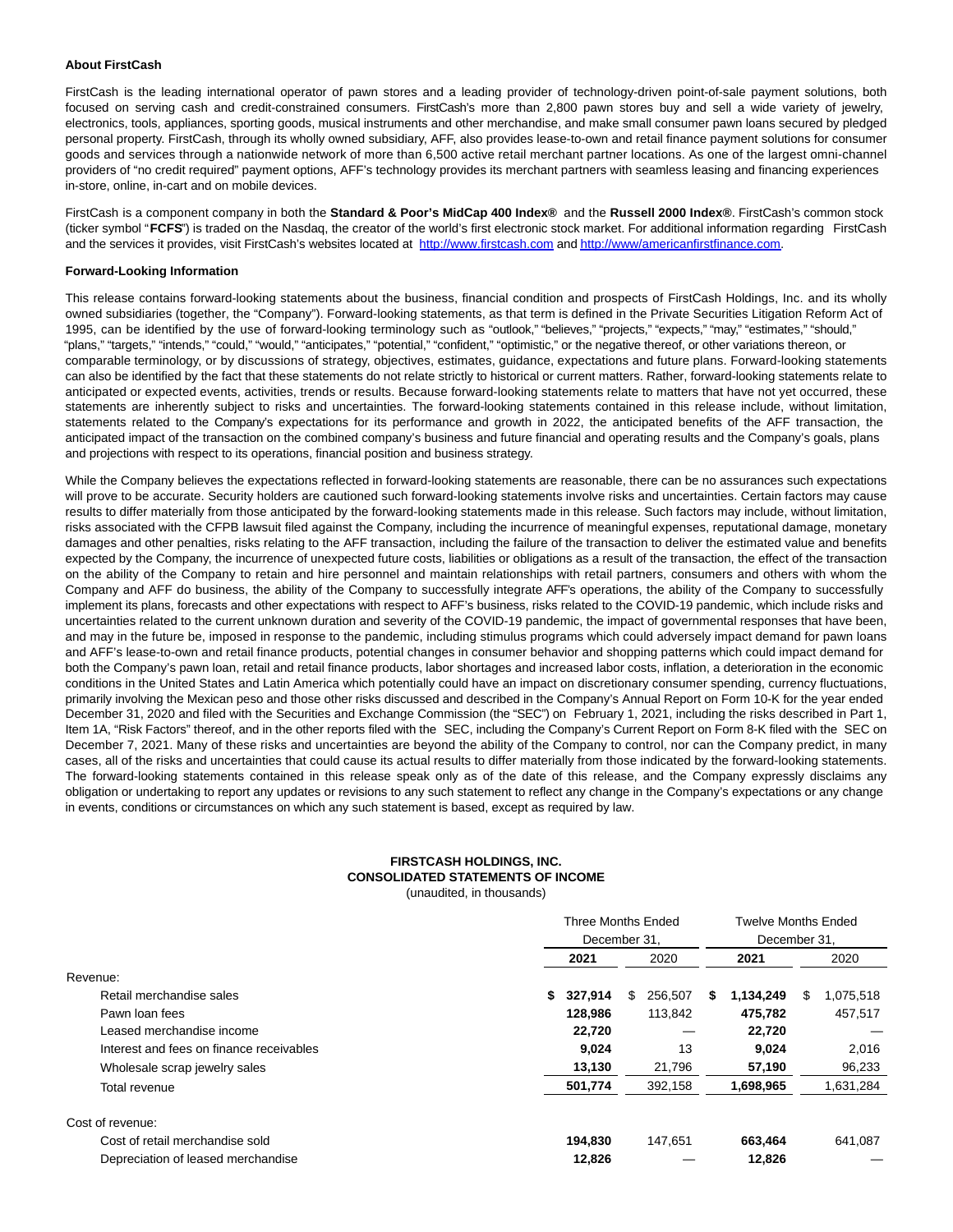| Provision for lease losses                                      | 5,442        |              | 5,442         |               |
|-----------------------------------------------------------------|--------------|--------------|---------------|---------------|
| Provision for loan losses (1)                                   | 48,952       | (8)          | 48,952        | (488)         |
| Cost of wholesale scrap jewelry sold                            | 11,472       | 18,524       | 49,129        | 79,546        |
| Total cost of revenue                                           | 273,522      | 166,167      | 779,813       | 720,145       |
| Net revenue                                                     | 228,252      | 225,991      | 919,152       | 911,139       |
| Expenses and other income:                                      |              |              |               |               |
| Operating expenses                                              | 149,761      | 135,546      | 564,832       | 562,158       |
| Administrative expenses                                         | 22,654       | 25,289       | 111,259       | 110,931       |
| Depreciation and amortization                                   | 13,175       | 10,681       | 45.906        | 42,105        |
| Interest expense                                                | 9,997        | 7,391        | 32,386        | 29,344        |
| Interest income                                                 | (276)        | (331)        | (696)         | (1,540)       |
| Loss (gain) on foreign exchange                                 | 188          | (755)        | 436           | 884           |
| Merger and acquisition expenses                                 | 14,185       | 1,107        | 15,449        | 1,316         |
| Gain on revaluation of contingent acquisition consideration (2) | (17, 871)    |              | (17, 871)     |               |
| Impairments and dispositions of certain other assets            | (691)        | 3,956        | 949           | 10,505        |
| Loss on extinguishment of debt                                  |              |              |               | 11,737        |
| Total expenses and other income                                 | 191,122      | 182,884      | 752,650       | 767,440       |
| Income before income taxes                                      | 37,130       | 43,107       | 166,502       | 143,699       |
| Provision for income taxes                                      | 7,759        | 10,381       | 41,593        | 37,120        |
| Net income                                                      | 29,371<br>\$ | \$<br>32,726 | 124,909<br>\$ | \$<br>106,579 |

Certain amounts in the consolidated statements of income for the three months and year ended December 31, 2020 have been reclassified in order to conform to the 2021 presentation.

(1) Includes \$44 million expense to establish the initial allowance for expected lifetime credit losses for acquired finance receivables of AFF. See "Retail POS Payment Solutions Segment Results" below.

(2) Gain resulting from decrease in the estimated fair value of the liability for contingent AFF purchase price consideration resulting from the increase in the Company's stock price between the acquisition closing date of December 17, 2021 and the closing year end price as of December 31, 2021.

# **FIRSTCASH HOLDINGS, INC. CONSOLIDATED BALANCE SHEETS**

(unaudited, in thousands)

|                                           | December 31, |           |    |           |
|-------------------------------------------|--------------|-----------|----|-----------|
|                                           |              | 2021      |    | 2020      |
| <b>ASSETS</b>                             |              |           |    |           |
| Cash and cash equivalents                 | \$           | 120,046   | \$ | 65,850    |
| Accounts receivable, net                  |              | 55,356    |    | 41,110    |
| Pawn loans                                |              | 347,973   |    | 308,231   |
| Finance receivables, net (1)              |              | 181,021   |    |           |
| Inventories                               |              | 263,311   |    | 190,352   |
| Leased merchandise, net (1)               |              | 143,944   |    |           |
| Income taxes receivable                   |              | 11,139    |    | 9,634     |
| Prepaid expenses and other current assets |              | 12,288    |    | 9,388     |
| Total current assets                      |              | 1,135,078 |    | 624,565   |
| Property and equipment, net               |              | 462,526   |    | 373,667   |
| Operating lease right of use asset        |              | 306,061   |    | 298,957   |
| Goodwill                                  |              | 1,528,233 |    | 977,381   |
| Intangible assets, net                    |              | 388,184   |    | 83,651    |
| Other assets                              |              | 8,531     |    | 9,818     |
| Deferred tax assets                       |              | 5,614     |    | 4,158     |
| <b>Total assets</b>                       |              | 3,834,227 | \$ | 2,372,197 |
| LIABILITIES AND STOCKHOLDERS' EQUITY      |              |           |    |           |
| Accounts payable and accrued liabilities  | \$           | 239,519   | \$ | 81,917    |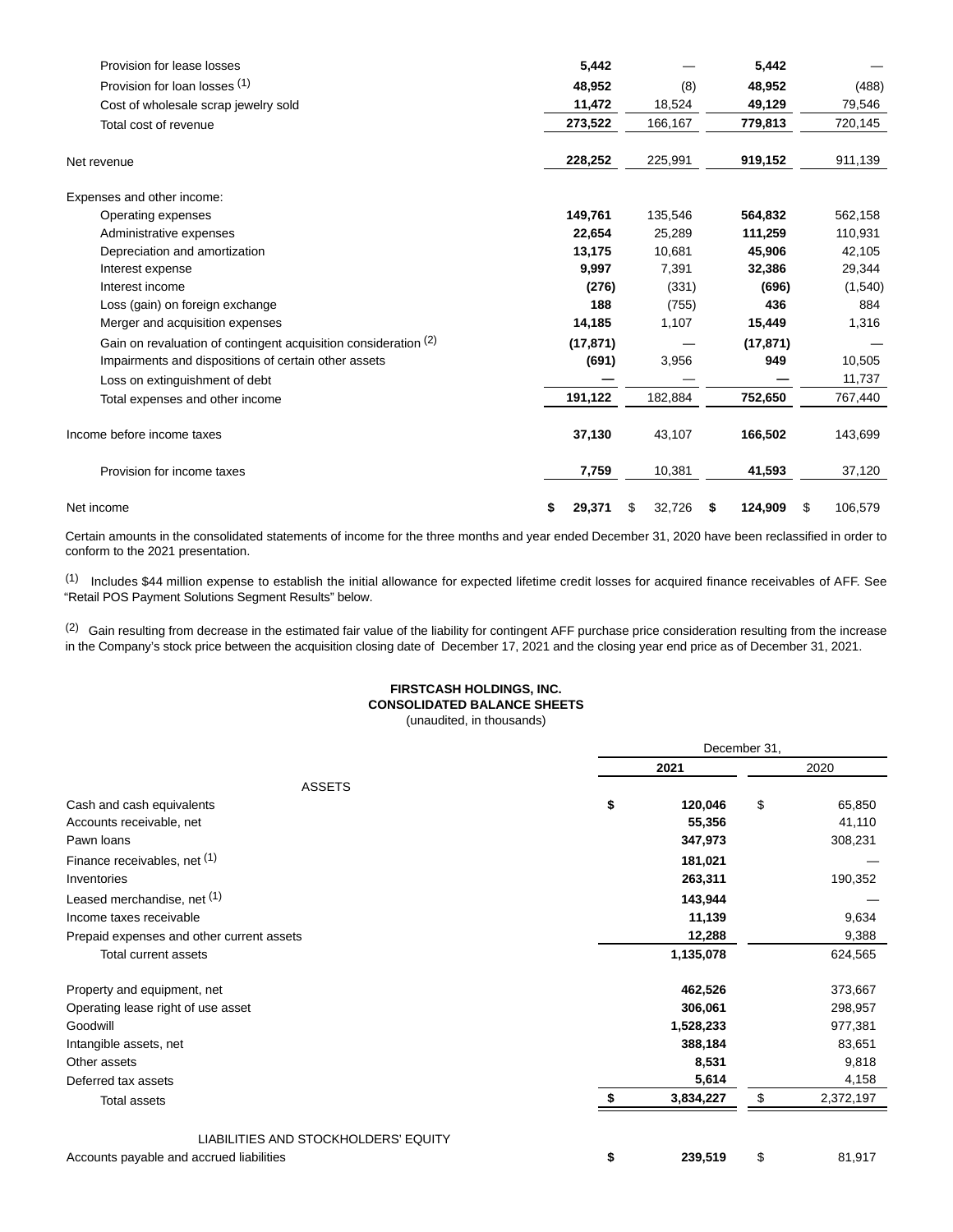| Customer deposits and prepayments          | 57,310          | 34,719          |
|--------------------------------------------|-----------------|-----------------|
| Income taxes payable                       | 3,387           | 1,148           |
| Lease liability, current                   | 90,570          | 88,622          |
| Total current liabilities                  | 390,786         | 206,406         |
| Revolving unsecured credit facilities      | 259,000         | 123,000         |
| Senior unsecured notes                     | 1,033,904       | 492,916         |
| Deferred tax liabilities                   | 125,294         | 71,173          |
| Lease liability, non-current               | 203,166         | 194,887         |
| Other liabilities                          | 13,950          |                 |
| <b>Total liabilities</b>                   | 2,026,100       | 1,088,382       |
| Stockholders' equity:                      |                 |                 |
| Common stock                               | 573             | 493             |
| Additional paid-in capital                 | 1,724,956       | 1,221,788       |
| Retained earnings                          | 866,679         | 789,303         |
| Accumulated other comprehensive loss       | (131, 299)      | (118, 432)      |
| Common stock held in treasury, at cost     | (652, 782)      | (609, 337)      |
| Total stockholders' equity                 | 1,808,127       | 1,283,815       |
| Total liabilities and stockholders' equity | \$<br>3,834,227 | \$<br>2,372,197 |

The balance sheet is subject to change as the Company finalizes the analysis of the fair value of the assets acquired and liabilities assumed as of the date of the AFF Acquisition.

(1) See reconciliation of as reported AFF earning asset balances to AFF earning asset balances adjusted to exclude the impacts of purchase accounting in the "Reconciliations of non-GAAP Financial Measures to GAAP Financial Measures" section elsewhere in this release.

# **FIRSTCASH HOLDINGS, INC. OPERATING INFORMATION (UNAUDITED)**

The Company's reportable segments are as follows:

- U.S. pawn
- Latin America pawn
- Retail POS payment solutions (AFF)

The Company provides revenues, cost of revenues, operating expenses, pre-tax operating income and earning assets by segment. Operating expenses include salary and benefit expense of pawn store-level employees, occupancy costs, bank charges, security, insurance, utilities, supplies and other costs incurred by the pawn stores. Additionally, costs incurred in operating AFF have been classified as operating expenses, which include salary and benefit expense of certain operations focused departments, merchant partner incentives, bank and other payment processing charges, credit reporting costs, information technology costs, advertising costs and other operational costs incurred by AFF.

### **U.S. Pawn Segment Results**

The following table details earning assets, which consist of pawn loans and inventories, as well as other earning asset metrics of the U.S. pawn segment as of December 31, 2021 as compared to December 31, 2020 (dollars in thousands, except as otherwise noted):

|                                                |    | 2021    | 2020          | Increase |
|------------------------------------------------|----|---------|---------------|----------|
| <b>U.S. Pawn Segment</b>                       |    |         |               |          |
| Earning assets:                                |    |         |               |          |
| Pawn loans                                     | \$ | 256,311 | \$<br>220,391 | 16%      |
| Inventories                                    |    | 197,486 | 136,109       | 45%      |
|                                                |    | 453,797 | \$<br>356,500 | 27%      |
| Average outstanding pawn loan amount (in ones) | \$ | 222     | \$<br>198     | 12%      |
| Composition of pawn collateral:                |    |         |               |          |
| General merchandise                            |    | 34%     | 33%           |          |
| Jewelry                                        |    | 66%     | 67%           |          |
|                                                |    | 100%    | 100%          |          |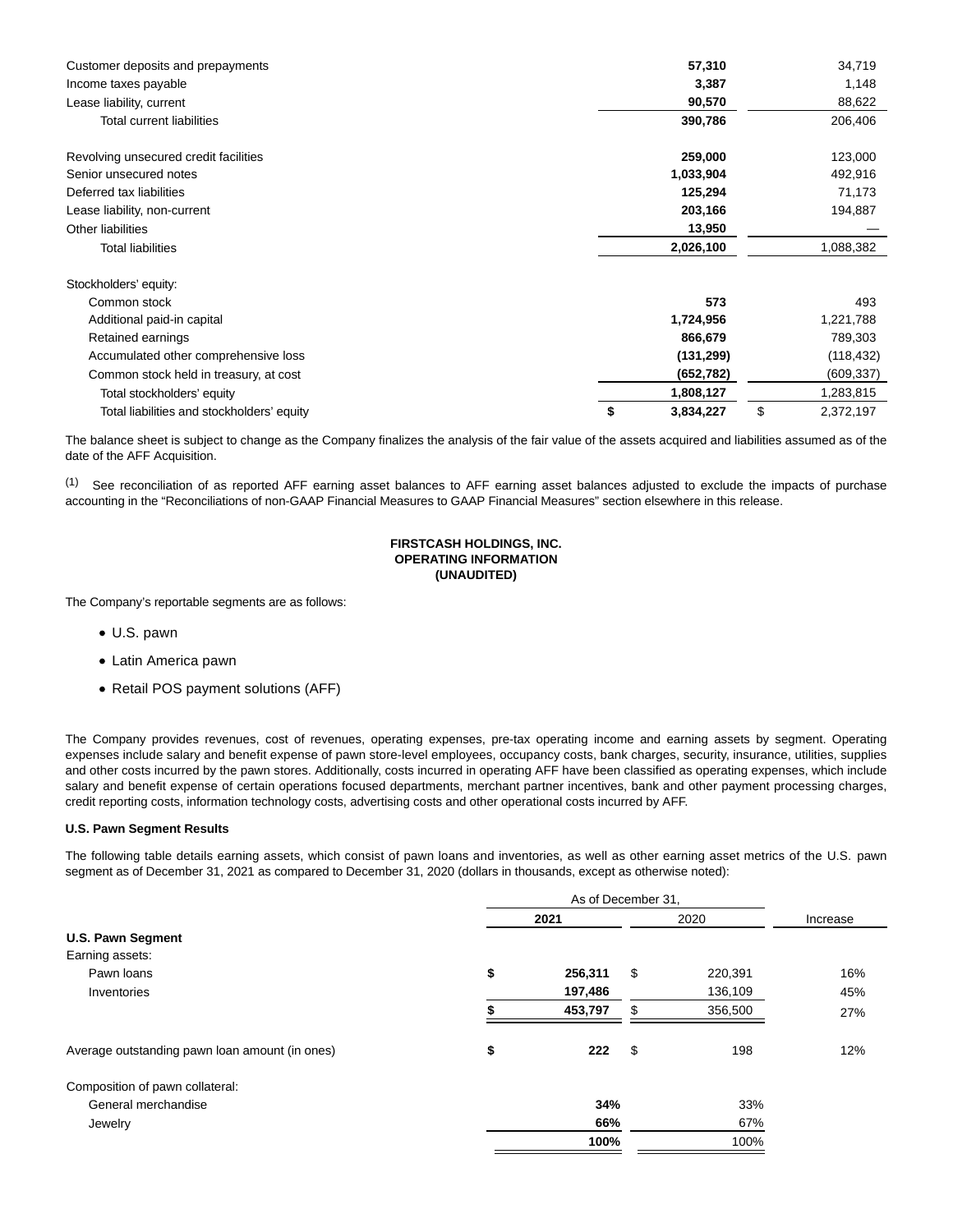| Composition of inventories:                                                                             |           |           |
|---------------------------------------------------------------------------------------------------------|-----------|-----------|
| General merchandise                                                                                     | 45%       | 46%       |
| Jewelry                                                                                                 | 55%       | 54%       |
|                                                                                                         | 100%      | 100%      |
| Percentage of inventory aged greater than one year                                                      | 1%        | 2%        |
| Inventory turnover (trailing twelve months cost of merchandise sales divided<br>by average inventories) | 2.8 times | 3.2 times |

#### **FIRSTCASH HOLDINGS, INC. OPERATING INFORMATION (CONTINUED) (UNAUDITED)**

The following table presents segment pre-tax operating income and other operating metrics of the U.S. pawn segment for the three months ended December 31, 2021 as compared to the three months ended December 31, 2020 (dollars in thousands):

|                                              | December 31, |         |      |            | Increase / |  |
|----------------------------------------------|--------------|---------|------|------------|------------|--|
|                                              | 2021         |         | 2020 | (Decrease) |            |  |
| <b>U.S. Pawn Segment</b>                     |              |         |      |            |            |  |
| Revenue:                                     |              |         |      |            |            |  |
| Retail merchandise sales                     | \$           | 211,906 | \$   | 163,753    | 29%        |  |
| Pawn loan fees                               |              | 85,337  |      | 74,500     | 15%        |  |
| Wholesale scrap jewelry sales                |              | 6,946   |      | 7,678      | (10)%      |  |
| Interest and fees on finance receivables (1) |              |         |      | 13         | $(100)$ %  |  |
| Total revenue                                |              | 304,189 |      | 245,944    | 24%        |  |
| Cost of revenue:                             |              |         |      |            |            |  |
| Cost of retail merchandise sold              |              | 120,584 |      | 90,075     | 34%        |  |
| Cost of wholesale scrap jewelry sold         |              | 6,208   |      | 6,830      | (9)%       |  |
| Provision for loan losses (1)                |              |         |      | (8)        | 100%       |  |
| Total cost of revenue                        |              | 126,792 |      | 96,897     | 31%        |  |
| Net revenue                                  |              | 177,397 |      | 149,047    | 19%        |  |
| Segment expenses:                            |              |         |      |            |            |  |
| Operating expenses                           |              | 98,827  |      | 92,941     | 6%         |  |
| Depreciation and amortization                |              | 5,843   |      | 5,391      | 8%         |  |
| Total segment expenses                       |              | 104,670 |      | 98,332     | 6%         |  |
| Segment pre-tax operating income             |              | 72,727  | \$   | 50,715     | 43%        |  |
| Operating metrics:                           |              |         |      |            |            |  |
| Retail merchandise sales margin              |              | 43%     |      | 45%        |            |  |
| Net revenue margin                           |              | 58%     |      | 61%        |            |  |
| Segment pre-tax operating margin             |              | 24%     |      | 21%        |            |  |

(1) Effective June 30, 2020, the Company's U.S. pawn segment no longer offers an unsecured consumer loan product.

# **FIRSTCASH HOLDINGS, INC. OPERATING INFORMATION (CONTINUED) (UNAUDITED)**

The following table presents segment pre-tax operating income and other operating metrics of the U.S. pawn segment for the twelve months ended December 31, 2021 as compared to the twelve months ended December 31, 2020 (dollars in thousands):

|              | <b>Twelve Months Ended</b> |            |
|--------------|----------------------------|------------|
| December 31. | Increase $\overline{a}$    |            |
| 2021         | 2020                       | (Decrease) |
|              |                            |            |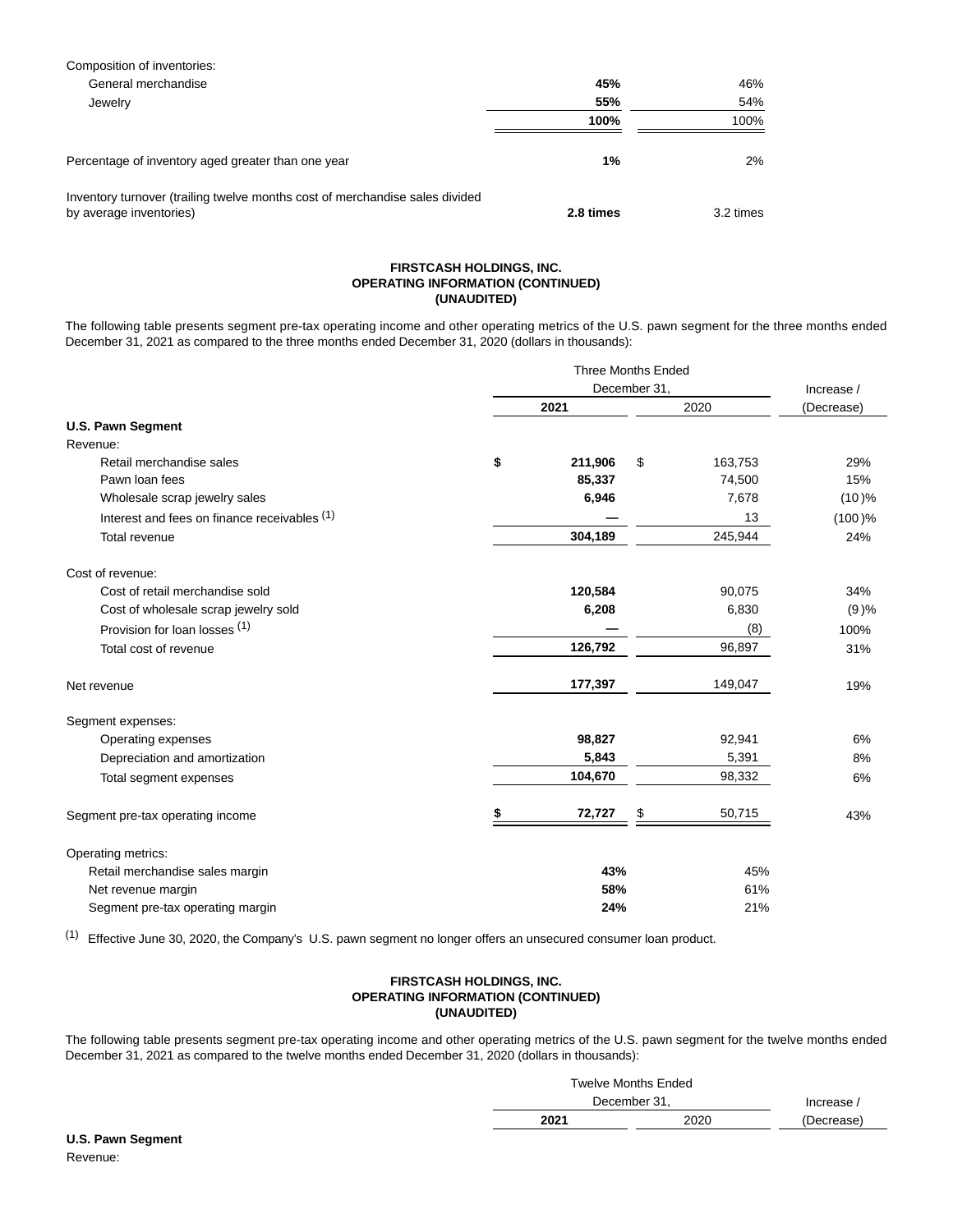| Retail merchandise sales                     | \$<br>742,374 | \$<br>720,281 | 3%        |
|----------------------------------------------|---------------|---------------|-----------|
| Pawn loan fees                               | 305,350       | 310,437       | $(2)\%$   |
| Wholesale scrap jewelry sales                | 27,163        | 45,405        | (40)%     |
| Interest and fees on finance receivables (1) |               | 2,016         | $(100)$ % |
| Total revenue                                | 1,074,887     | 1,078,139     | $-\%$     |
| Cost of revenue:                             |               |               |           |
| Cost of retail merchandise sold              | 416,039       | 415,938       | —%        |
| Cost of wholesale scrap jewelry sold         | 22,886        | 39,584        | (42)%     |
| Provision for loan losses (1)                |               | (488)         | 100%      |
| Total cost of revenue                        | 438,925       | 455,034       | (4)%      |
| Net revenue                                  | 635,962       | 623,105       | 2%        |
| Segment expenses:                            |               |               |           |
| Operating expenses                           | 380,895       | 396,627       | (4)%      |
| Depreciation and amortization                | 22,234        | 21,743        | 2%        |
| Total segment expenses                       | 403,129       | 418,370       | (4)%      |
| Segment pre-tax operating income             | 232,833       | \$<br>204,735 | 14%       |
| Operating metrics:                           |               |               |           |
| Retail merchandise sales margin              | 44%           | 42%           |           |
| Net revenue margin                           | 59%           | 58%           |           |
| Segment pre-tax operating margin             | 22%           | 19%           |           |

(1) Effective June 30, 2020, the Company's U.S. pawn segment no longer offers an unsecured consumer loan product.

# **FIRSTCASH HOLDINGS, INC. OPERATING INFORMATION (CONTINUED) (UNAUDITED)**

#### **Latin America Pawn Segment Results**

The Company's management reviews and analyzes operating results in Latin America on a constant currency basis because the Company believes this better represents the Company's underlying business trends. Constant currency results are non-GAAP financial measures, which exclude the effects of foreign currency translation and are calculated by translating current-year results at prior-year average exchange rates. The wholesale scrap jewelry sales in Latin America are priced and settled in U.S. dollars, and are not affected by foreign currency translation, as are a small percentage of the operating and administrative expenses in Latin America, which are billed and paid in U.S. dollars. Amounts presented on a constant currency basis are denoted as such. See the "Constant Currency Results" section below for additional discussion of constant currency results.

The following table provides exchange rates for the Mexican peso, Guatemalan quetzal and Colombian peso for the current and prior-year periods:

|                                                 | December 31, | Favorable / |               |
|-------------------------------------------------|--------------|-------------|---------------|
|                                                 | 2021         | 2020        | (Unfavorable) |
| Mexican peso / U.S. dollar exchange rate:       |              |             |               |
| End-of-period                                   | 20.6         | 19.9        | (4)%          |
| Three months ended                              | 20.7         | 20.6        | $-\%$         |
| Twelve months ended                             | 20.3         | 21.5        | 6%            |
| Guatemalan quetzal / U.S. dollar exchange rate: |              |             |               |
| End-of-period                                   | 7.7          | 7.8         | 1%            |
| Three months ended                              | 7.7          | 7.8         | 1%            |
| Twelve months ended                             | 7.7          | 7.7         | $-\%$         |
| Colombian peso / U.S. dollar exchange rate:     |              |             |               |
| End-of-period                                   | 3,981        | 3,433       | $(16)$ %      |
| Three months ended                              | 3,880        | 3,662       | $(6)$ %       |
| Twelve months ended                             | 3,742        | 3,693       | (1)%          |

# **FIRSTCASH HOLDINGS, INC. OPERATING INFORMATION (CONTINUED) (UNAUDITED)**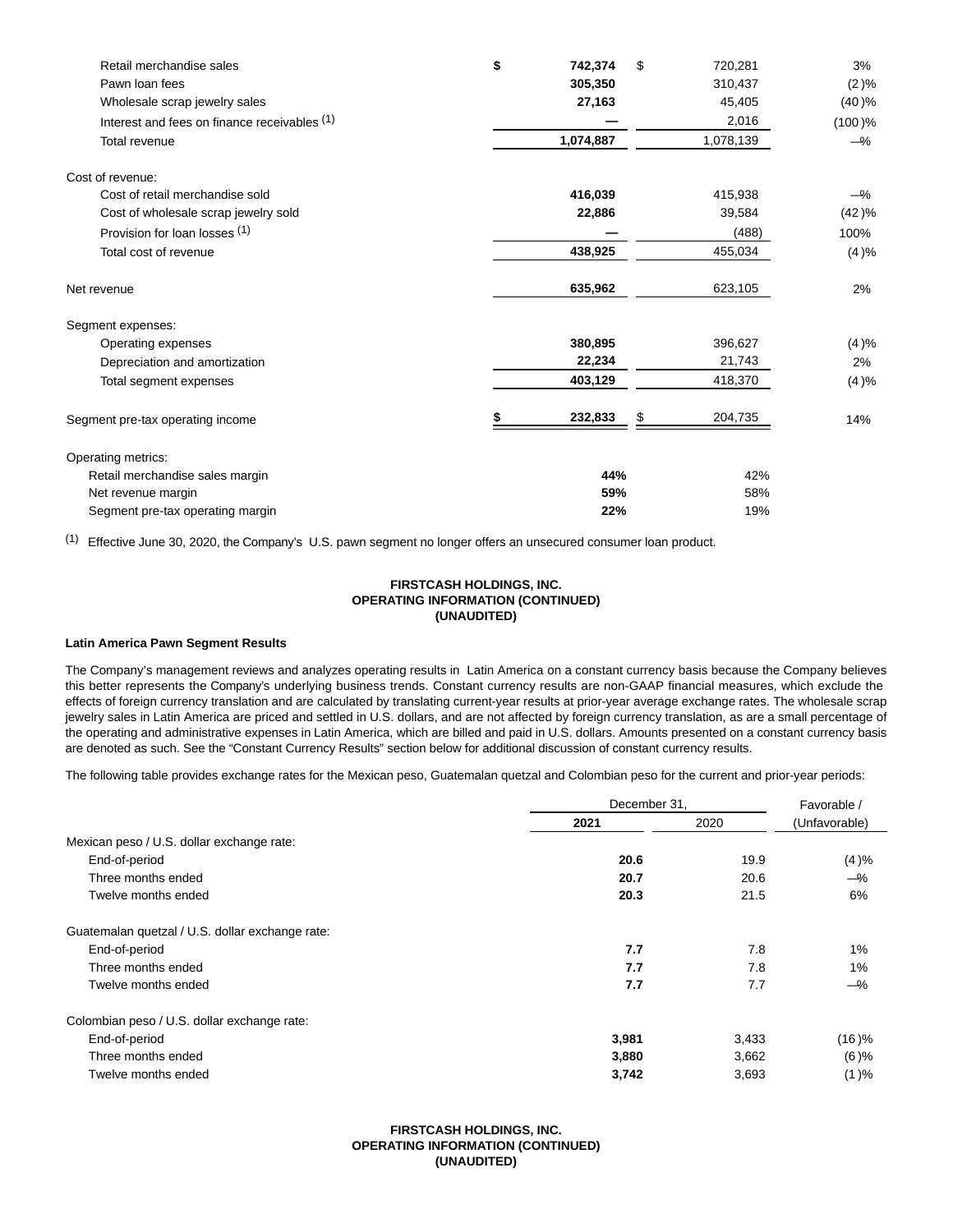The following table details earning assets, which consist of pawn loans and inventories as well as other earning asset metrics of the Latin America pawn segment as of December 31, 2021 as compared to December 31, 2020 (dollars in thousands, except as otherwise noted):

|                                                                                                         |                    |           |    |            |            | <b>Constant Currency Basis</b> |                 |            |  |
|---------------------------------------------------------------------------------------------------------|--------------------|-----------|----|------------|------------|--------------------------------|-----------------|------------|--|
|                                                                                                         |                    |           |    |            |            |                                | As of           |            |  |
|                                                                                                         |                    |           |    |            |            |                                | <b>December</b> |            |  |
|                                                                                                         |                    |           |    |            |            |                                | 31,             |            |  |
|                                                                                                         | As of December 31, |           |    | Increase / |            | 2021                           | Increase        |            |  |
|                                                                                                         |                    | 2021      |    | 2020       | (Decrease) |                                | (Non-GAAP)      | (Non-GAAP) |  |
| <b>Latin America Pawn Segment</b>                                                                       |                    |           |    |            |            |                                |                 |            |  |
| Earning assets:                                                                                         |                    |           |    |            |            |                                |                 |            |  |
| Pawn loans                                                                                              | \$                 | 91,662    | \$ | 87,840     | 4%         | \$                             | 94,420          | 7%         |  |
| Inventories                                                                                             |                    | 65,825    |    | 54,243     | 21%        |                                | 67,821          | 25%        |  |
|                                                                                                         |                    | 157,487   | \$ | 142,083    | 11%        | \$                             | 162,241         | 14%        |  |
| Average outstanding pawn loan amount (in ones)                                                          | \$                 | 77        | \$ | 78         | (1)%       | \$                             | 79              | 1%         |  |
| Composition of pawn collateral:                                                                         |                    |           |    |            |            |                                |                 |            |  |
| General merchandise                                                                                     |                    | 67%       |    | 64%        |            |                                |                 |            |  |
| Jewelry                                                                                                 |                    | 33%       |    | 36%        |            |                                |                 |            |  |
|                                                                                                         |                    | 100%      |    | 100%       |            |                                |                 |            |  |
| Composition of inventories:                                                                             |                    |           |    |            |            |                                |                 |            |  |
| General merchandise                                                                                     |                    | 68%       |    | 56%        |            |                                |                 |            |  |
| Jewelry                                                                                                 |                    | 32%       |    | 44%        |            |                                |                 |            |  |
|                                                                                                         |                    | 100%      |    | 100%       |            |                                |                 |            |  |
|                                                                                                         |                    |           |    |            |            |                                |                 |            |  |
| Percentage of inventory aged greater than one year                                                      |                    | 1%        |    | 2%         |            |                                |                 |            |  |
| Inventory turnover (trailing twelve months cost of<br>merchandise sales divided by average inventories) |                    | 4.2 times |    | 4.3 times  |            |                                |                 |            |  |
|                                                                                                         |                    |           |    |            |            |                                |                 |            |  |

#### **FIRSTCASH HOLDINGS, INC. OPERATING INFORMATION (CONTINUED) (UNAUDITED)**

The following table presents segment pre-tax operating income and other operating metrics of the Latin America pawn segment for the three months ended December 31, 2021 as compared to the three months ended December 31, 2020 (dollars in thousands):

|                                      |                                                                                                                                                                                                                                                                                                                                                                                                                  |  |  | <b>Constant Currency Basis</b> |              |            |
|--------------------------------------|------------------------------------------------------------------------------------------------------------------------------------------------------------------------------------------------------------------------------------------------------------------------------------------------------------------------------------------------------------------------------------------------------------------|--|--|--------------------------------|--------------|------------|
|                                      |                                                                                                                                                                                                                                                                                                                                                                                                                  |  |  |                                |              |            |
|                                      |                                                                                                                                                                                                                                                                                                                                                                                                                  |  |  |                                | <b>Ended</b> |            |
|                                      | <b>Three Months</b><br><b>Three Months Ended</b><br>December 31,<br>December 31,<br>2021<br>Increase /<br>2021<br>2020<br>(Decrease)<br>\$<br>\$<br>116,008<br>92,754<br>\$<br>25%<br>11%<br>43,649<br>39,342<br>14,118<br>6,184<br>$(56)$ %<br>165,841<br>146,214<br>13%<br>74,246<br>57,576<br>29%<br>5,264<br>11,694<br>(55)%<br>79,510<br>69,270<br>15%<br>86,331<br>76,944<br>12%<br>46,017<br>42,605<br>8% |  |  | Increase /                     |              |            |
|                                      |                                                                                                                                                                                                                                                                                                                                                                                                                  |  |  |                                |              | (Decrease) |
|                                      |                                                                                                                                                                                                                                                                                                                                                                                                                  |  |  | (Non-GAAP)                     |              | (Non-GAAP) |
| Latin America Pawn Segment           |                                                                                                                                                                                                                                                                                                                                                                                                                  |  |  |                                |              |            |
| Revenue:                             |                                                                                                                                                                                                                                                                                                                                                                                                                  |  |  |                                |              |            |
| Retail merchandise sales             |                                                                                                                                                                                                                                                                                                                                                                                                                  |  |  |                                | 116,608      | 26%        |
| Pawn loan fees                       |                                                                                                                                                                                                                                                                                                                                                                                                                  |  |  |                                | 43,875       | 12%        |
| Wholesale scrap jewelry sales        |                                                                                                                                                                                                                                                                                                                                                                                                                  |  |  |                                | 6,184        | $(56)$ %   |
| Total revenue                        |                                                                                                                                                                                                                                                                                                                                                                                                                  |  |  |                                | 166,667      | 14%        |
| Cost of revenue:                     |                                                                                                                                                                                                                                                                                                                                                                                                                  |  |  |                                |              |            |
| Cost of retail merchandise sold      |                                                                                                                                                                                                                                                                                                                                                                                                                  |  |  |                                | 74,627       | 30%        |
| Cost of wholesale scrap jewelry sold |                                                                                                                                                                                                                                                                                                                                                                                                                  |  |  |                                | 5,288        | $(55)$ %   |
| Total cost of revenue                |                                                                                                                                                                                                                                                                                                                                                                                                                  |  |  |                                | 79,915       | 15%        |
| Net revenue                          |                                                                                                                                                                                                                                                                                                                                                                                                                  |  |  |                                | 86,752       | 13%        |
| Segment expenses:                    |                                                                                                                                                                                                                                                                                                                                                                                                                  |  |  |                                |              |            |
| Operating expenses                   |                                                                                                                                                                                                                                                                                                                                                                                                                  |  |  |                                | 46,250       | 9%         |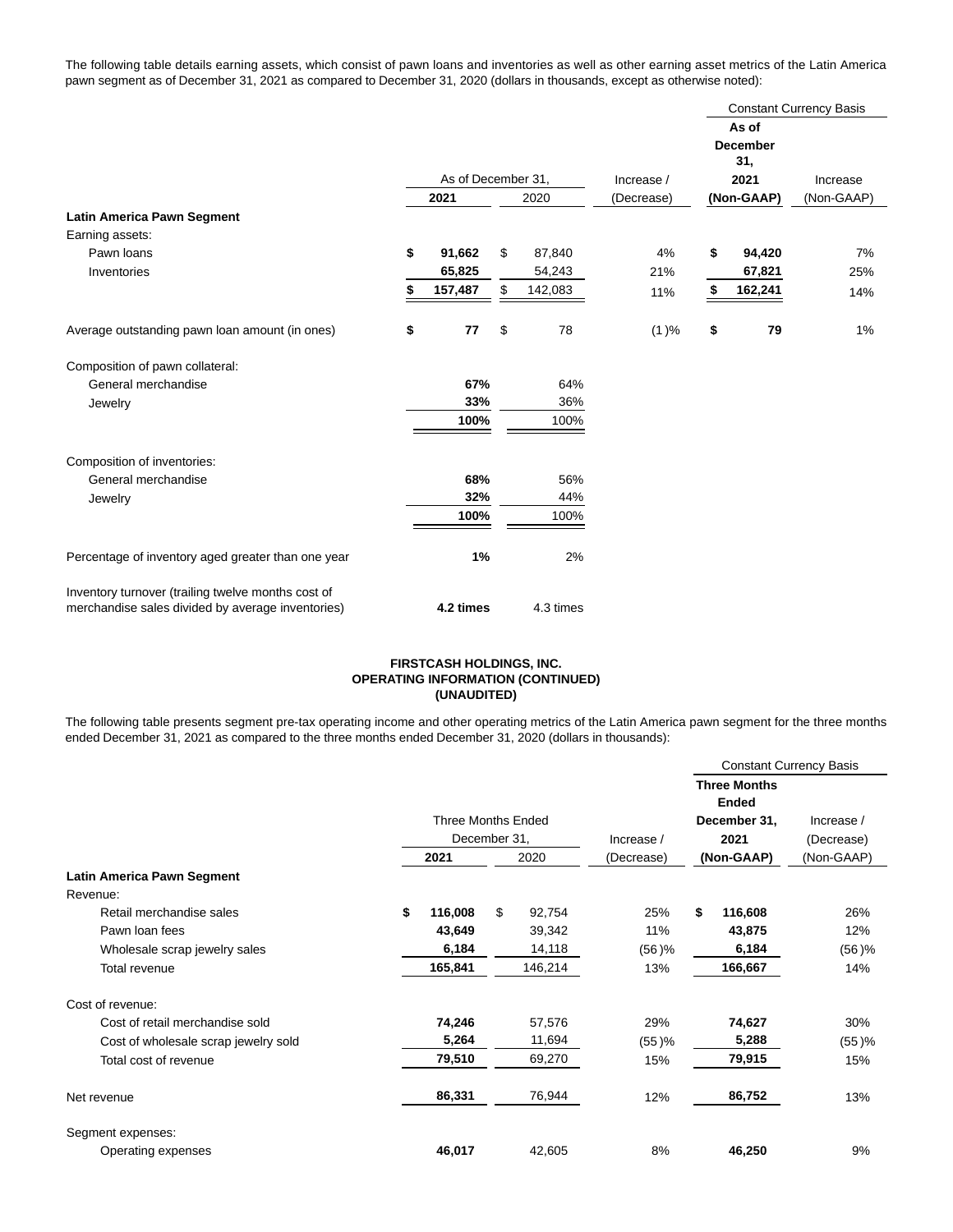| Depreciation and amortization    | 4.446  | 4,248        | 5%  | 4,474  | 5%  |
|----------------------------------|--------|--------------|-----|--------|-----|
| Total segment expenses           | 50,463 | 46,853       | 8%  | 50,724 | 8%  |
| Segment pre-tax operating income | 35,868 | 30.091<br>\$ | 19% | 36,028 | 20% |
| Operating metrics:               |        |              |     |        |     |
| Retail merchandise sales margin  | 36%    | 38%          |     | 36%    |     |
| Net revenue margin               | 52%    | 53%          |     | 52%    |     |
| Segment pre-tax operating margin | 22%    | 21%          |     | 22%    |     |

#### **FIRSTCASH HOLDINGS, INC. OPERATING INFORMATION (CONTINUED) (UNAUDITED)**

The following table presents segment pre-tax operating income and other operating metrics of the Latin America pawn segment for the twelve months ended December 31, 2021 as compared to the twelve months ended December 31, 2020 (dollars in thousands):

|                                      |               |                            |            | <b>Constant Currency Basis</b>                 |            |  |  |  |
|--------------------------------------|---------------|----------------------------|------------|------------------------------------------------|------------|--|--|--|
|                                      |               |                            |            | <b>Twelve</b><br><b>Months</b><br><b>Ended</b> |            |  |  |  |
|                                      |               | <b>Twelve Months Ended</b> |            | December 31,                                   | Increase / |  |  |  |
|                                      |               | December 31,               | Increase / | 2021                                           | (Decrease) |  |  |  |
|                                      | 2021          | 2020                       | (Decrease) | (Non-GAAP)                                     | (Non-GAAP) |  |  |  |
| <b>Latin America Pawn Segment</b>    |               |                            |            |                                                |            |  |  |  |
| Revenue:                             |               |                            |            |                                                |            |  |  |  |
| Retail merchandise sales             | \$<br>391,875 | \$<br>355,237              | 10%        | \$<br>371,033                                  | 4%         |  |  |  |
| Pawn loan fees                       | 170,432       | 147,080                    | 16%        | 161,336                                        | 10%        |  |  |  |
| Wholesale scrap jewelry sales        | 30,027        | 50,828                     | (41)%      | 30,027                                         | (41)%      |  |  |  |
| Total revenue                        | 592,334       | 553,145                    | 7%         | 562,396                                        | 2%         |  |  |  |
| Cost of revenue:                     |               |                            |            |                                                |            |  |  |  |
| Cost of retail merchandise sold      | 247,425       | 225,149                    | 10%        | 234,308                                        | 4%         |  |  |  |
| Cost of wholesale scrap jewelry sold | 26,243        | 39,962                     | (34)%      | 24,837                                         | (38)%      |  |  |  |
| Total cost of revenue                | 273,668       | 265,111                    | 3%         | 259,145                                        | (2)%       |  |  |  |
| Net revenue                          | 318,666       | 288,034                    | 11%        | 303,251                                        | 5%         |  |  |  |
| Segment expenses:                    |               |                            |            |                                                |            |  |  |  |
| Operating expenses                   | 179,020       | 165,531                    | 8%         | 170,108                                        | 3%         |  |  |  |
| Depreciation and amortization        | 17,834        | 15,816                     | 13%        | 17,005                                         | 8%         |  |  |  |
| Total segment expenses               | 196,854       | 181,347                    | 9%         | 187,113                                        | 3%         |  |  |  |
| Segment pre-tax operating income     | 121,812       | 106,687<br>\$              | 14%        | 116,138<br>\$                                  | 9%         |  |  |  |
| Operating metrics:                   |               |                            |            |                                                |            |  |  |  |
| Retail merchandise sales margin      | 37%           | 37%                        |            | 37%                                            |            |  |  |  |
| Net revenue margin                   | 54%           | 52%                        |            | 54%                                            |            |  |  |  |
| Segment pre-tax operating margin     | 21%           | 19%                        |            | 21%                                            |            |  |  |  |

### **FIRSTCASH HOLDINGS, INC. OPERATING INFORMATION (CONTINUED) (UNAUDITED)**

### **Retail POS Payment Solutions Segment Results**

The Company completed the AFF acquisition on December 17, 2021, and the results of operations of AFF have been consolidated since the acquisition date. The Company has performed a preliminary valuation analysis of identifiable assets acquired and liabilities assumed and allocated the aggregate purchase consideration based on the preliminary fair values of those identifiable assets and liabilities.

As a result of purchase accounting, AFF's as reported earning assets, consisting of leased merchandise and finance receivables, contain significant fair value adjustments. The fair value adjustments will be amortized over the life of the lease contracts and finance receivables acquired at the time of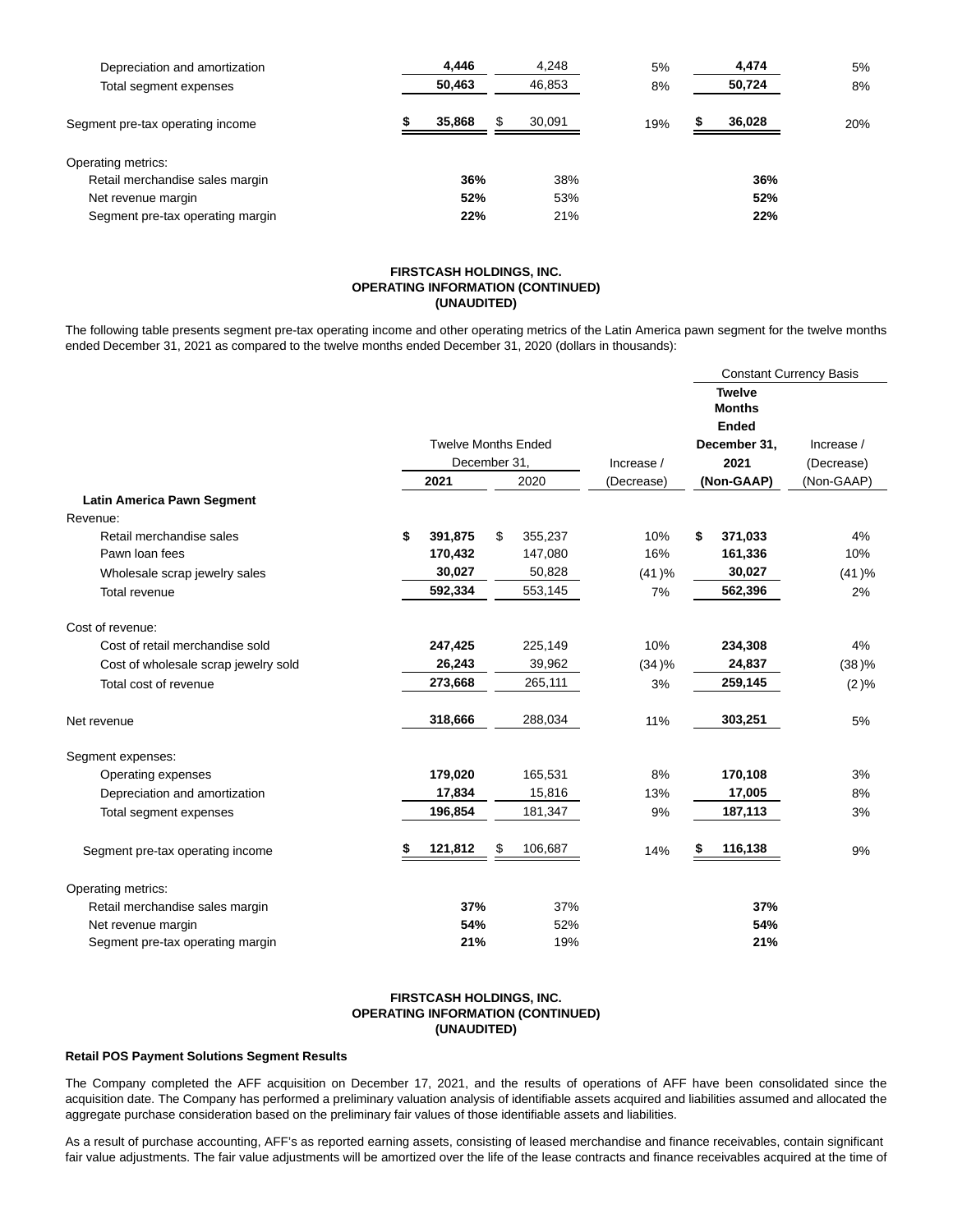#### acquisition.

The following table provides a detail of leased merchandise as reported and as adjusted to exclude the impacts of purchase accounting as of December 31, 2021 (in thousands):

|                                                           | As of December 31, 2021 |  |             |   |                        |  |  |
|-----------------------------------------------------------|-------------------------|--|-------------|---|------------------------|--|--|
|                                                           | As Reported<br>(GAAP)   |  | Adiustments |   | Adjusted<br>(Non-GAAP) |  |  |
| Leased merchandise, before allowance for lease losses (1) | 149.386                 |  | 53.829      |   | 203.215                |  |  |
| Less allowance for lease losses <sup>(2)</sup>            | 5.442                   |  | 61.526      |   | 66.968                 |  |  |
| Leased merchandise, net                                   | 143.944                 |  | (7,697)     | S | 136.247                |  |  |

(1) As reported acquired leased merchandise was recorded at fair value (which includes estimates for charge-offs) in conjunction with purchase accounting. Adjustment represents the difference between the original depreciated cost and fair value of the remaining acquired leased merchandise.

(2) As reported allowance for lease losses represents the provision for lease losses for leases originated between December 17, 2021 and December 31, 2021. Adjustment represents the remaining allowance for lease losses of acquired leased merchandise, which is included in the fair value of the acquired leased merchandise described in <sup>(1)</sup> above.

The following table provides a detail of finance receivables as reported and as adjusted to exclude the impacts of purchase accounting as of December 31, 2021 (in thousands):

|                                                           | As of December 31, 2021 |                       |  |             |  |                        |  |  |  |  |
|-----------------------------------------------------------|-------------------------|-----------------------|--|-------------|--|------------------------|--|--|--|--|
|                                                           |                         | As Reported<br>(GAAP) |  | Adiustments |  | Adjusted<br>(Non-GAAP) |  |  |  |  |
| Finance receivables, before allowance for loan losses (1) |                         | 256.595               |  | (42.657)    |  | 213,938                |  |  |  |  |
| Less allowance for loan losses                            |                         | 75.574                |  |             |  | 75.574                 |  |  |  |  |
| Finance receivables, net                                  |                         | 181.021               |  | (42, 657)   |  | 138,364                |  |  |  |  |

(1) As reported acquired finance receivables was recorded at fair value in conjunction with purchase accounting. Adjustment represents the difference between the original amortized cost basis and fair value of the remaining acquired finance receivables.

#### **FIRSTCASH HOLDINGS, INC. OPERATING INFORMATION (CONTINUED) (UNAUDITED)**

AFF's as reported results of operations also contain significant purchase accounting impacts. The following table presents segment pre-tax operating income as reported and as adjusted to exclude the impacts of purchase accounting for the period from December 17, 2021 through December 31, 2021 (in thousands). Operating expenses include salary and benefit expense of certain operations focused departments, merchant partner incentives, bank and other payment processing charges, credit reporting costs, information technology costs, advertising costs and other operational costs incurred by AFF.

|                                             | December 17, 2021 - December 31, 2021 |    |           |    |                        |  |  |  |  |  |
|---------------------------------------------|---------------------------------------|----|-----------|----|------------------------|--|--|--|--|--|
|                                             | As Reported<br>(GAAP)                 |    |           |    | Adjusted<br>(Non-GAAP) |  |  |  |  |  |
| <b>Retail POS Payment Solutions Segment</b> |                                       |    |           |    |                        |  |  |  |  |  |
| Revenue:                                    |                                       |    |           |    |                        |  |  |  |  |  |
| Leased merchandise income                   | \$<br>22,720                          | \$ | 404       | \$ | 23,124                 |  |  |  |  |  |
| Interest and fees on finance receivables    | 9,024                                 |    | 1,708     |    | 10,732                 |  |  |  |  |  |
| Total revenue                               | 31,744                                |    | 2,112     |    | 33,856                 |  |  |  |  |  |
| Cost of revenue:                            |                                       |    |           |    |                        |  |  |  |  |  |
| Depreciation of leased merchandise          | 12,826                                |    |           |    | 12,826                 |  |  |  |  |  |
| Provision for lease losses                  | 5,442                                 |    |           |    | 5,442                  |  |  |  |  |  |
| Provision for loan losses (1)               | 48,952                                |    | (44, 250) |    | 4,702                  |  |  |  |  |  |
| Total cost of revenue                       | 67,220                                |    | (44, 250) |    | 22,970                 |  |  |  |  |  |
| Net revenue                                 | (35, 476)                             |    | 46,362    |    | 10,886                 |  |  |  |  |  |
| Segment expenses:                           |                                       |    |           |    |                        |  |  |  |  |  |
| Operating expenses                          | 4,917                                 |    |           |    | 4,917                  |  |  |  |  |  |
| Depreciation and amortization (2)           | 122                                   |    |           |    | 122                    |  |  |  |  |  |
| Total segment expenses                      | 5,039                                 |    |           |    | 5,039                  |  |  |  |  |  |
| Segment pre-tax operating income            | \$<br>(40, 515)                       | \$ | 46,362    | \$ | 5,847                  |  |  |  |  |  |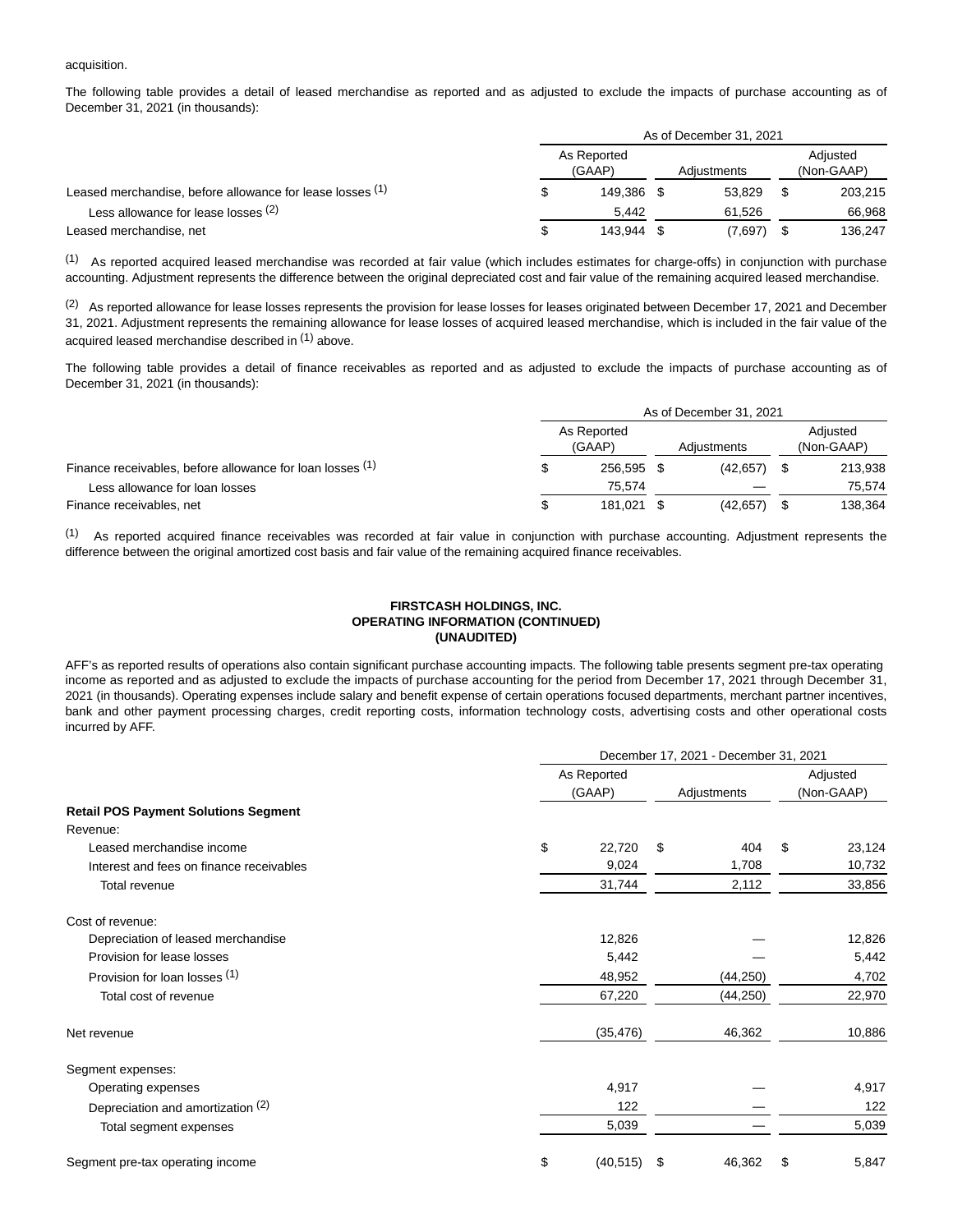(1) As reported provision for loan losses includes the establishment of the initial allowance for expected lifetime credit losses for acquired finance receivables not considered purchased credit deteriorated, which is recorded as an expense in the provision for loan losses.

(2) Amortization of identified intangible assets in the AFF acquisition are considered corporate expenses and not included in segment depreciation and amortization.

# **FIRSTCASH HOLDINGS, INC. OPERATING INFORMATION (CONTINUED) (UNAUDITED)**

#### **Consolidated Results of Operations**

The following table reconciles pre-tax operating income of the Company's U.S. pawn segment, Latin America pawn segment and retail POS payment solutions segment discussed above to consolidated net income (in thousands):

|                                                             |    | <b>Three Months Ended</b> |              | <b>Twelve Months Ended</b> |              |    |         |  |  |  |
|-------------------------------------------------------------|----|---------------------------|--------------|----------------------------|--------------|----|---------|--|--|--|
|                                                             |    | December 31,              |              |                            | December 31, |    |         |  |  |  |
| <b>Consolidated Results of Operations</b>                   |    | 2021                      | 2020         |                            | 2021         |    | 2020    |  |  |  |
|                                                             |    |                           |              |                            |              |    |         |  |  |  |
| Segment pre-tax operating income:                           |    |                           |              |                            |              |    |         |  |  |  |
| U.S. pawn                                                   | \$ | 72,727                    | \$<br>50.715 | \$                         | 232,833      | \$ | 204,735 |  |  |  |
| Latin America pawn                                          |    | 35,868                    | 30,091       |                            | 121,812      |    | 106,687 |  |  |  |
| Retail POS payment solutions (1)                            |    | (40, 515)                 |              |                            | (40, 515)    |    |         |  |  |  |
| Consolidated segment pre-tax operating income               |    | 68,080                    | 80,806       |                            | 314,130      |    | 311,422 |  |  |  |
| Corporate expenses and other income:                        |    |                           |              |                            |              |    |         |  |  |  |
| Administrative expenses                                     |    | 22,654                    | 25,289       |                            | 111,259      |    | 110,931 |  |  |  |
| Depreciation and amortization                               |    | 2,764                     | 1,042        |                            | 5,716        |    | 4,546   |  |  |  |
| Interest expense                                            |    | 9,997                     | 7,391        |                            | 32,386       |    | 29,344  |  |  |  |
| Interest income                                             |    | (276)                     | (331)        |                            | (696)        |    | (1,540) |  |  |  |
| Loss (gain) on foreign exchange                             |    | 188                       | (755)        |                            | 436          |    | 884     |  |  |  |
| Merger and acquisition expenses                             |    | 14,185                    | 1,107        |                            | 15,449       |    | 1,316   |  |  |  |
| Gain on revaluation of contingent acquisition consideration |    | (17, 871)                 |              |                            | (17, 871)    |    |         |  |  |  |
| Impairments and dispositions of certain other assets        |    | (691)                     | 3,956        |                            | 949          |    | 10,505  |  |  |  |
| Loss on extinguishment of debt                              |    |                           |              |                            |              |    | 11,737  |  |  |  |
| Total corporate expenses and other income                   |    | 30,950                    | 37,699       |                            | 147,628      |    | 167,723 |  |  |  |
| Income before income taxes                                  |    | 37,130                    | 43,107       |                            | 166,502      |    | 143,699 |  |  |  |
| Provision for income taxes                                  |    | 7,759                     | 10,381       |                            | 41,593       |    | 37,120  |  |  |  |
| Net income                                                  | \$ | 29,371                    | \$<br>32,726 | \$                         | 124,909      | \$ | 106,579 |  |  |  |

(1) Includes the results of operations for AFF for the period December 17, 2021 to December 31, 2021. These results are significantly impacted by certain non-recurring purchase accounting adjustments as noted in the retail POS payment solutions segment results above.

# **FIRSTCASH HOLDINGS, INC. PAWN STORE COUNT ACTIVITY**

The following tables detail pawn store count activity:

|                                              | Three Months Ended December 31, 2021 |                      |              |  |  |  |  |  |
|----------------------------------------------|--------------------------------------|----------------------|--------------|--|--|--|--|--|
|                                              | U.S.                                 | <b>Latin America</b> | <b>Total</b> |  |  |  |  |  |
| Total locations, beginning of period         | 1.069                                | 1.739                | 2.808        |  |  |  |  |  |
| New locations opened                         |                                      |                      |              |  |  |  |  |  |
| Locations acquired                           | 18                                   |                      | 18           |  |  |  |  |  |
| Consolidation of existing pawn locations (1) | (6)                                  | (6)                  | (12)         |  |  |  |  |  |
| Total locations, end of period               | 1.081                                | 1.744                | 2.825        |  |  |  |  |  |

|      | Twelve Months Ended December 31, 2021 |       |  |  |  |  |  |  |  |  |
|------|---------------------------------------|-------|--|--|--|--|--|--|--|--|
| U.S. | <b>Latin America</b>                  | Total |  |  |  |  |  |  |  |  |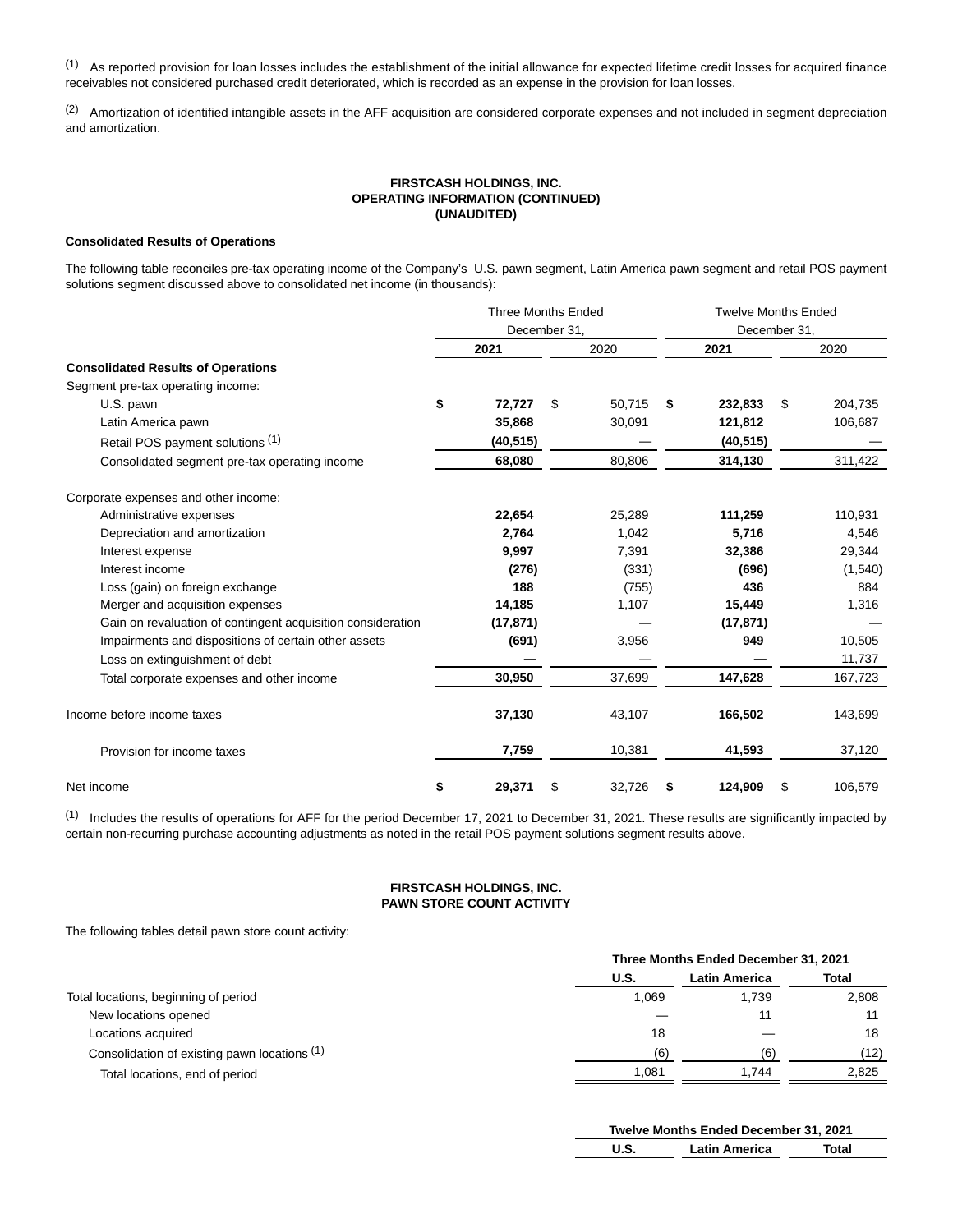| Total locations, beginning of period         | 1.046 | 1.702 | 2.748 |
|----------------------------------------------|-------|-------|-------|
| New locations opened (2)                     |       | 60    | 61    |
| Locations acquired                           | 46    |       | 46    |
| Consolidation of existing pawn locations (1) | (12)  | (18)  | (30)  |
| Total locations, end of period               | 1.081 | 1.744 | 2,825 |

(1) Store consolidations were primarily acquired locations over the past five years which have been combined with overlapping stores and for which the Company expects to maintain a significant portion of the acquired customer base in the consolidated location.

<sup>(2)</sup> In addition to new store openings, the Company strategically relocated five and two stores in the U.S. and Latin America, respectively, during the twelve months ended December 31, 2021.

# **FIRSTCASH HOLDINGS, INC. RECONCILIATIONS OF NON-GAAP FINANCIAL MEASURES TO GAAP FINANCIAL MEASURES (UNAUDITED)**

The Company uses certain financial calculations such as adjusted net income, adjusted diluted earnings per share, EBITDA, adjusted EBITDA, free cash flow, adjusted free cash flow, adjusted retail POS payment solutions segment metrics and constant currency results as factors in the measurement and evaluation of the Company's operating performance and period-over-period growth. The Company derives these financial calculations on the basis of methodologies other than generally accepted accounting principles ("GAAP"), primarily by excluding from a comparable GAAP measure certain items the Company does not consider to be representative of its actual operating performance. These financial calculations are "non-GAAP financial measures" as defined under the SEC rules. The Company uses these non-GAAP financial measures in operating its business because management believes they are less susceptible to variances in actual operating performance that can result from the excluded items, other infrequent charges and currency fluctuations. The Company presents these financial measures to investors because management believes they are useful to investors in evaluating the primary factors that drive the Company's core operating performance and provide greater transparency into the Company's results of operations. However, items that are excluded and other adjustments and assumptions that are made in calculating these non-GAAP financial measures are significant components in understanding and assessing the Company's financial performance. These non-GAAP financial measures should be evaluated in conjunction with, and are not a substitute for, the Company's GAAP financial measures. Further, because these non-GAAP financial measures are not determined in accordance with GAAP and are thus susceptible to varying calculations, the non-GAAP financial measures, as presented, may not be comparable to other similarly titled measures of other companies.

While acquisitions are an important part of the Company's overall strategy, the Company has adjusted the applicable financial calculations to exclude merger and acquisition expenses to allow more accurate comparisons of the financial results to prior periods, which include the Company's transaction expenses incurred in connection with its acquisition of AFF. In addition, the Company does not consider these merger and acquisition expenses to be related to the organic operations of the acquired businesses or its continuing operations and such expenses are generally not relevant to assessing or estimating the long-term performance of the acquired businesses. Merger and acquisition expenses include incremental costs directly associated with merger and acquisition activities, including professional fees, legal expenses, severance, retention and other employee-related costs, contract breakage costs and costs related to the consolidation of technology systems and corporate facilities, among others.

The Company has certain leases in Mexico which are denominated in U.S. dollars. The lease liability of these U.S. dollar denominated leases, which is considered a monetary liability, is remeasured into Mexican pesos using current period exchange rates resulting in the recognition of foreign currency exchange gains or losses. The Company has adjusted the applicable financial measures to exclude these remeasurement gains or losses because they are non-cash, non-operating items that could create volatility in the Company's consolidated results of operations due to the magnitude of the end of period lease liability being remeasured and to improve comparability of current periods presented with prior periods.

In conjunction with the Cash America merger in 2016, the Company recorded certain lease intangibles related to above or below market lease liabilities of Cash America which are included in the operating lease right of use asset on the consolidated balance sheets. As the Company continues to opportunistically purchase real estate from landlords at certain Cash America stores, the associated lease intangible, if any, is written-off and gain or loss is recognized. The Company has adjusted the applicable financial measures to exclude these gains or losses given the variability in size and timing of these transactions and because they are non-cash, non-operating gains or losses. The Company believes this improves comparability of operating results for current periods presented with prior periods.

# **FIRSTCASH HOLDINGS, INC. RECONCILIATIONS OF NON-GAAP FINANCIAL MEASURES TO GAAP FINANCIAL MEASURES (CONTINUED) (UNAUDITED)**

### **Adjusted Net Income and Adjusted Diluted Earnings Per Share**

Management believes the presentation of adjusted net income and adjusted diluted earnings per share provides investors with greater transparency and provides a more complete understanding of the Company's financial performance and prospects for the future by excluding items that management believes are non-operating in nature and not representative of the Company's core operating performance. In addition, management believes the adjustments shown below are useful to investors in order to allow them to compare the Company's financial results for the current periods presented with the prior periods presented.

The following table provides a reconciliation between net income and diluted earnings per share calculated in accordance with GAAP to adjusted net income and adjusted diluted earnings per share, which are shown net of tax (in thousands, except per share amounts):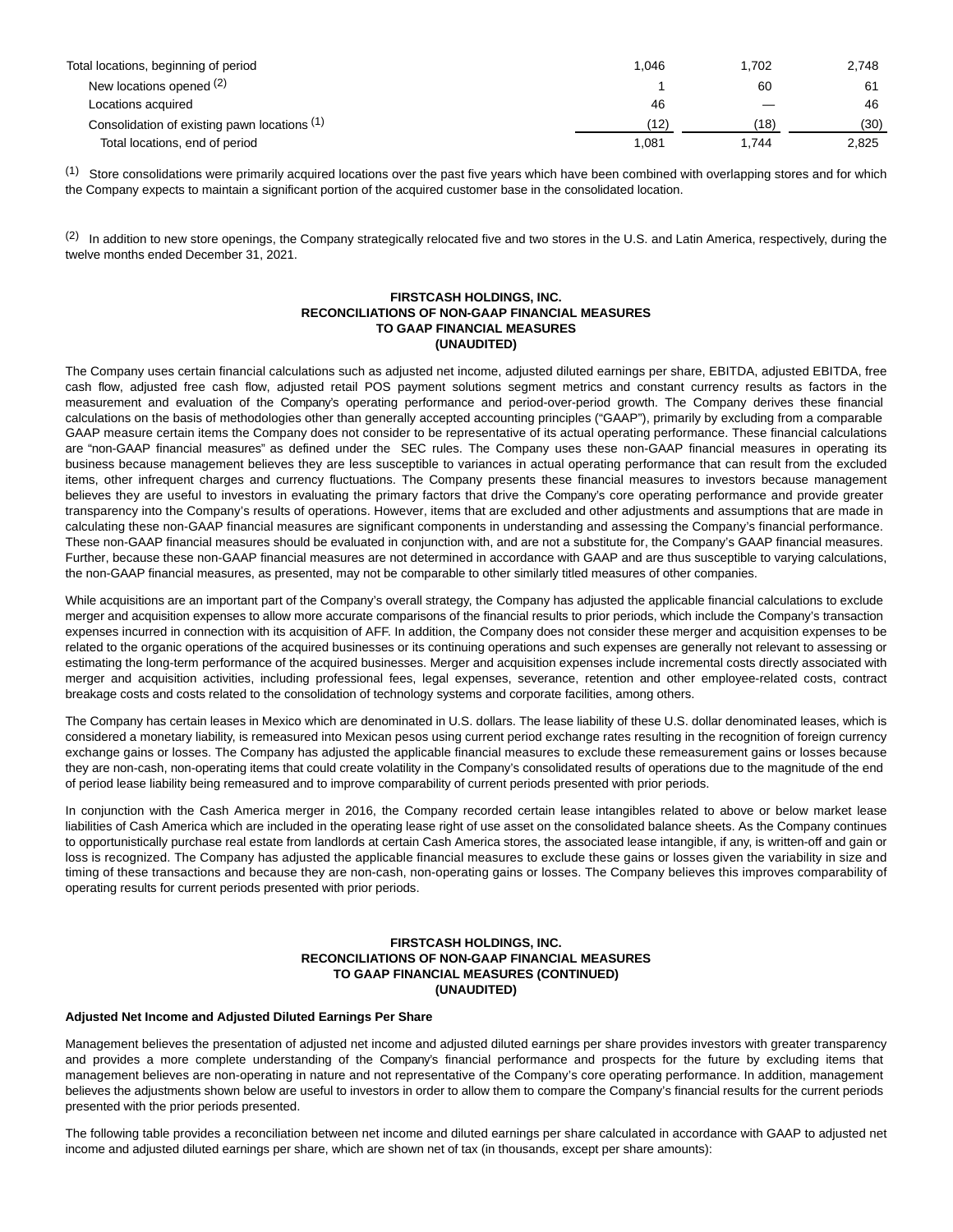|                                                       |              | Three Months Ended December 31. |    |           |            |    | Twelve Months Ended December 31, |   |       |           |         |       |      |  |
|-------------------------------------------------------|--------------|---------------------------------|----|-----------|------------|----|----------------------------------|---|-------|-----------|---------|-------|------|--|
|                                                       | 2021         |                                 |    | 2020      |            |    | 2021                             |   |       | 2020      |         |       |      |  |
|                                                       | In           | Per                             |    | In        | Per        |    | <b>In</b>                        |   | Per   | In        |         | Per   |      |  |
|                                                       | Thousands    | Share                           |    | Thousands | Share      |    | Thousands                        |   | Share | Thousands |         | Share |      |  |
| Net income and diluted earnings per share, as         |              |                                 |    |           |            |    |                                  |   |       |           |         |       |      |  |
| reported                                              | 29,371<br>\$ | 0.70                            | \$ | 32,726    | \$<br>0.79 | X. | 124,909                          | S | 3.04  | \$        | 106,579 | S     | 2.56 |  |
| Adjustments, net of tax:                              |              |                                 |    |           |            |    |                                  |   |       |           |         |       |      |  |
| Merger and acquisition expenses                       | 10,922       | 0.26                            |    | 839       | 0.02       |    | 11,872                           |   | 0.29  |           | 991     |       | 0.02 |  |
| Non-cash foreign currency loss (gain) related         |              |                                 |    |           |            |    |                                  |   |       |           |         |       |      |  |
| to lease liability                                    | 195          | 0.01                            |    | (1,579)   | (0.04)     |    | 451                              |   | 0.01  |           | 874     |       | 0.02 |  |
| AFF purchase accounting adjustments, net              |              |                                 |    |           |            |    |                                  |   |       |           |         |       |      |  |
| (1)                                                   | 23,517       | 0.56                            |    |           |            |    | 23,517                           |   | 0.58  |           |         |       |      |  |
| Impairments and dispositions of certain other         |              |                                 |    |           |            |    |                                  |   |       |           |         |       |      |  |
| assets                                                | (533)        | (0.01)                          |    | 1,853     | 0.05       |    | 730                              |   | 0.02  |           | 6,979   |       | 0.17 |  |
| Loss on extinguishment of debt                        |              |                                 |    |           |            |    |                                  |   |       |           | 9,037   |       | 0.22 |  |
| Accrual of pre-merger Cash America income             |              |                                 |    |           |            |    |                                  |   |       |           |         |       |      |  |
| tax liability                                         |              |                                 |    | 693       | 0.02       |    |                                  |   |       |           | 693     |       | 0.02 |  |
| Adjusted net income and diluted earnings per share \$ | 63,472       | 1.52                            | S  | 34,532    | 0.84<br>S. | S  | 161,479                          | 5 | 3.94  | \$        | 125,153 | S.    | 3.01 |  |

(1) Includes \$34 million related to the establishment of the initial allowance for expected lifetime credit losses for purchased AFF finance receivables that are not considered credit deteriorated (non-PCD loans), which is recorded as an expense in the provision for loan losses, \$2 million related to the amortization of acquired intangible assets and \$2 million related to other non-cash purchase accounting adjustments, partially offset by the \$14 million gain on revaluation of AFF contingent acquisition consideration (all shown net of tax).

#### **FIRSTCASH HOLDINGS, INC. RECONCILIATIONS OF NON-GAAP FINANCIAL MEASURES TO GAAP FINANCIAL MEASURES (CONTINUED) (UNAUDITED)**

The following tables provide a reconciliation of the gross amounts, the impact of income taxes and the net amounts for the adjustments included in the table above (in thousands):

|                                                                  | Three Months Ended December 31. |              |              |             |           |           |  |  |  |  |  |
|------------------------------------------------------------------|---------------------------------|--------------|--------------|-------------|-----------|-----------|--|--|--|--|--|
|                                                                  |                                 |              | 2020         |             |           |           |  |  |  |  |  |
|                                                                  | Pre-tax                         | Тах          | After-tax    | Pre-tax     | Тах       | After-tax |  |  |  |  |  |
| Merger and acquisition expenses                                  | \$14.185                        | 3.263        | 10.922<br>S  | .107        | 268<br>S. | 839       |  |  |  |  |  |
| Non-cash foreign currency loss (gain) related to lease liability | 278                             | 83           | 195          | (2,256)     | (677)     | (1,579)   |  |  |  |  |  |
| AFF purchase accounting adjustments, net                         | 30.542                          | 7,025        | 23,517       |             |           |           |  |  |  |  |  |
| Impairment and dispositions of certain other assets              | (691)                           | (158)        | (533)        | 2.406       | 553       | 1.853     |  |  |  |  |  |
| Accrual of pre-merger Cash America income tax liability          |                                 |              |              |             | (693)     | 693       |  |  |  |  |  |
| Total adjustments                                                | 44.314                          | 10.213<br>s. | 34.101<br>S. | 1,257<br>S. | \$ (549)  | .806      |  |  |  |  |  |

|                                                           | Twelve Months Ended December 31, |     |             |   |           |         |        |     |       |           |        |
|-----------------------------------------------------------|----------------------------------|-----|-------------|---|-----------|---------|--------|-----|-------|-----------|--------|
|                                                           | 2021                             |     |             |   |           | 2020    |        |     |       |           |        |
|                                                           | Pre-tax                          | Тах |             |   | After-tax | Pre-tax |        | Tax |       | After-tax |        |
| Merger and acquisition expenses                           | 15,449                           |     | 3,577       | S | 11,872    | \$.     | 1,316  | \$. | 325   |           | 991    |
| Non-cash foreign currency loss related to lease liability | 644                              |     | 193         |   | 451       |         | 1,249  |     | 375   |           | 874    |
| AFF purchase accounting adjustments, net                  | 30.542                           |     | 7,025       |   | 23,517    |         |        |     |       |           |        |
| Impairment and dispositions of certain other assets       | 949                              |     | 219         |   | 730       |         | 9.064  |     | 2.085 |           | 6,979  |
| Loss on extinguishment of debt                            |                                  |     |             |   |           |         | 11,737 |     | 2.700 |           | 9,037  |
| Accrual of pre-merger Cash America income tax liability   |                                  |     |             |   |           |         |        |     | (693) |           | 693    |
| Total adjustments                                         | 47.584                           |     | $11.014$ \$ |   | 36,570    | S.      | 23,366 | S   | 4.792 | \$        | 18.574 |

# **FIRSTCASH HOLDINGS, INC. RECONCILIATIONS OF NON-GAAP FINANCIAL MEASURES TO GAAP FINANCIAL MEASURES (CONTINUED) (UNAUDITED)**

#### **Earnings Before Interest, Taxes, Depreciation and Amortization (EBITDA) and Adjusted EBITDA**

The Company defines EBITDA as net income before income taxes, depreciation and amortization, interest expense and interest income and adjusted EBITDA as EBITDA adjusted for certain items as listed below that management considers to be non-operating in nature and not representative of its actual operating performance. The Company believes EBITDA and adjusted EBITDA are commonly used by investors to assess a company's financial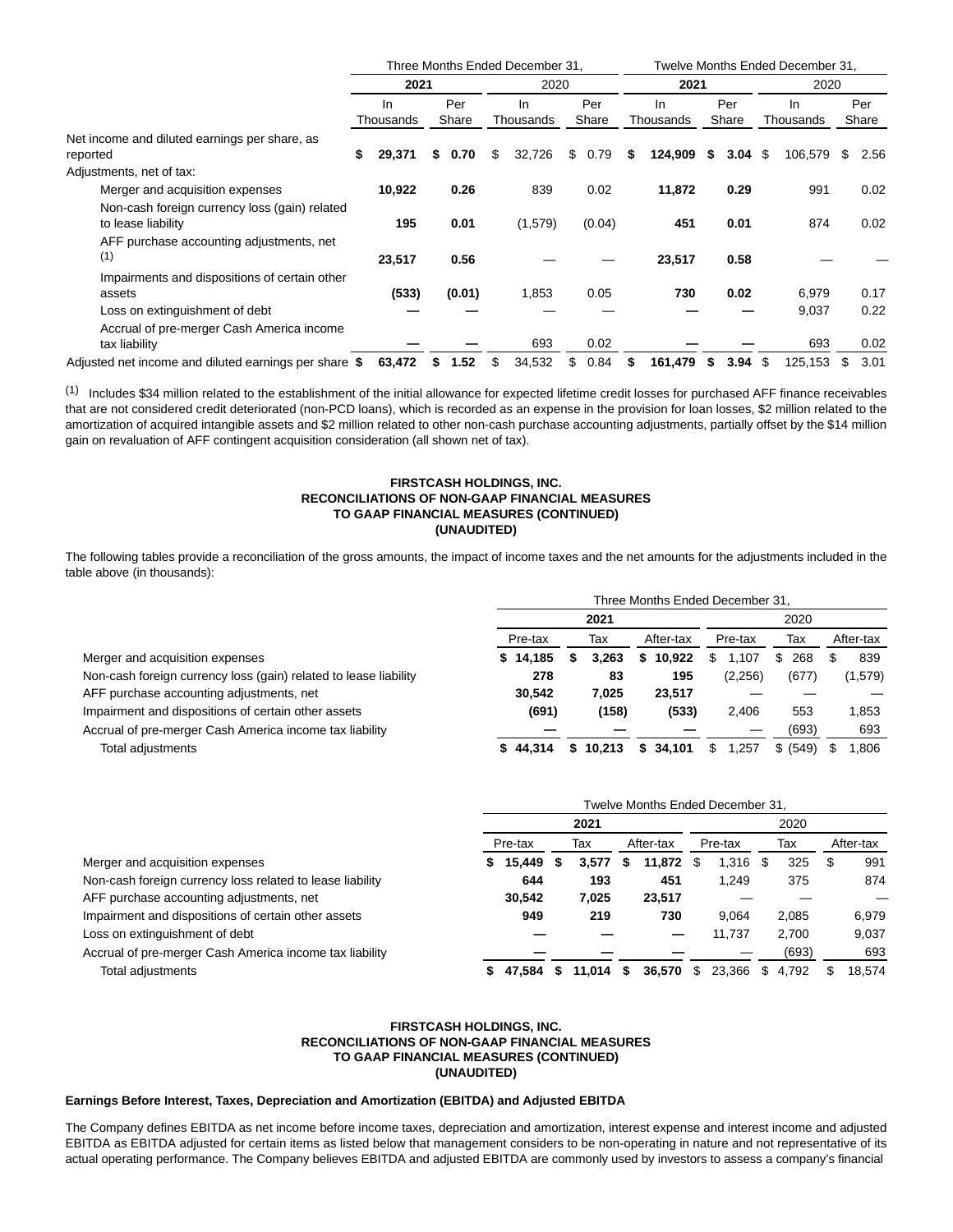performance, and adjusted EBITDA is used as a starting point in the calculation of the consolidated total debt ratio as defined in the Company's senior unsecured notes. The following table provides a reconciliation of net income to EBITDA and adjusted EBITDA (in thousands):

|                                                                  | Three Months Ended<br>December 31. |         |    |         |   | <b>Twelve Months Ended</b> |      |         |  |  |
|------------------------------------------------------------------|------------------------------------|---------|----|---------|---|----------------------------|------|---------|--|--|
|                                                                  |                                    |         |    |         |   | December 31.               |      |         |  |  |
|                                                                  | 2021                               |         |    | 2020    |   | 2021                       | 2020 |         |  |  |
| Net income                                                       |                                    | 29,371  | \$ | 32,726  | S | 124.909                    | \$   | 106,579 |  |  |
| Income taxes                                                     |                                    | 7,759   |    | 10,381  |   | 41,593                     |      | 37,120  |  |  |
| Depreciation and amortization                                    |                                    | 13,175  |    | 10,681  |   | 45,906                     |      | 42,105  |  |  |
| Interest expense                                                 |                                    | 9.997   |    | 7,391   |   | 32,386                     |      | 29,344  |  |  |
| Interest income                                                  |                                    | (276)   |    | (331)   |   | (696)                      |      | (1,540) |  |  |
| <b>EBITDA</b>                                                    |                                    | 60,026  |    | 60,848  |   | 244,098                    |      | 213,608 |  |  |
| Adjustments:                                                     |                                    |         |    |         |   |                            |      |         |  |  |
| Merger and acquisition expenses                                  |                                    | 14,185  |    | 1,107   |   | 15,449                     |      | 1,316   |  |  |
| Non-cash foreign currency loss (gain) related to lease liability |                                    | 278     |    | (2,256) |   | 644                        |      | 1,249   |  |  |
| AFF purchase accounting adjustments, net (1)                     |                                    | 28.491  |    |         |   | 28.491                     |      |         |  |  |
| Impairments and dispositions of certain other assets             |                                    | (691)   |    | 2,406   |   | 949                        |      | 9,064   |  |  |
| Loss on extinguishment of debt                                   |                                    |         |    |         |   |                            |      | 11.737  |  |  |
| <b>Adjusted EBITDA</b>                                           | \$                                 | 102,289 | \$ | 62,105  |   | 289,631                    |      | 236,974 |  |  |

 $<sup>(1)</sup>$  Excludes \$2 million of amortization expense related to identifiable intangible assets from the AFF acquisition for the three and twelve months</sup> ended December 31, 2021, which is already included in the add back of depreciation and amortization to calculate EBITDA.

# **FIRSTCASH HOLDINGS, INC. RECONCILIATIONS OF NON-GAAP FINANCIAL MEASURES TO GAAP FINANCIAL MEASURES (CONTINUED) (UNAUDITED)**

### **Free Cash Flow and Adjusted Free Cash Flow**

For purposes of its internal liquidity assessments, the Company considers free cash flow and adjusted free cash flow. The Company defines free cash flow as cash flow from operating activities less purchases of furniture, fixtures, equipment and improvements and net fundings/repayments of pawn loan and finance receivables, which are considered to be operating in nature by the Company but are included in cash flow from investing activities. Adjusted free cash flow is defined as free cash flow adjusted for merger and acquisition expenses paid that management considers to be non-operating in nature.

Free cash flow and adjusted free cash flow are commonly used by investors as an additional measure of cash generated by business operations that may be used to repay scheduled debt maturities and debt service or, following payment of such debt obligations and other non-discretionary items, may be available to invest in future growth through new business development activities or acquisitions, repurchase stock, pay cash dividends or repay debt obligations prior to their maturities. These metrics can also be used to evaluate the Company's ability to generate cash flow from business operations and the impact that this cash flow has on the Company's liquidity. However, free cash flow and adjusted free cash flow have limitations as analytical tools and should not be considered in isolation or as a substitute for cash flow from operating activities or other income statement data prepared in accordance with GAAP. The following table reconciles cash flow from operating activities to free cash flow and adjusted free cash flow (in thousands):

|                                                              | Three Months Ended |          |      |          |              | <b>Twelve Months Ended</b> |  |           |  |  |  |
|--------------------------------------------------------------|--------------------|----------|------|----------|--------------|----------------------------|--|-----------|--|--|--|
|                                                              | December 31.       |          |      |          | December 31. |                            |  |           |  |  |  |
|                                                              | 2021               |          | 2020 |          |              | 2021                       |  | 2020      |  |  |  |
| Cash flow from operating activities                          |                    | 85,454   | S    | 44,898   | S            | 223.304                    |  | 222,264   |  |  |  |
| Cash flow from investing activities:                         |                    |          |      |          |              |                            |  |           |  |  |  |
| Pawn loans, net (1)                                          |                    | (2,703)  |      | (38,932) |              | (73, 340)                  |  | 105,418   |  |  |  |
| Finance receivables, net                                     |                    | (5,844)  |      | 10       |              | (5,844)                    |  | 1,590     |  |  |  |
| Purchases of furniture, fixtures, equipment and improvements |                    | (10,414) |      | (9,690)  |              | (42, 022)                  |  | (37, 543) |  |  |  |
| Free cash flow                                               |                    | 66,493   |      | (3,714)  |              | 102.098                    |  | 291,729   |  |  |  |
| Merger and acquisition expenses paid, net of tax benefit     |                    | 10,922   |      | 840      |              | 11,872                     |  | 991       |  |  |  |
| Adjusted free cash flow                                      |                    | 77.415   |      | (2,874)  |              | 113.970                    |  | 292.720   |  |  |  |

 $<sup>(1)</sup>$  Includes the funding of new loans net of cash repayments and recovery of principal through the sale of inventories acquired from forfeiture of pawn</sup> collateral.

# **FIRSTCASH HOLDINGS, INC. RECONCILIATIONS OF NON-GAAP FINANCIAL MEASURES TO GAAP FINANCIAL MEASURES (CONTINUED) (UNAUDITED)**

### **Retail POS Payment Solutions Segment Purchase Accounting Adjustments**